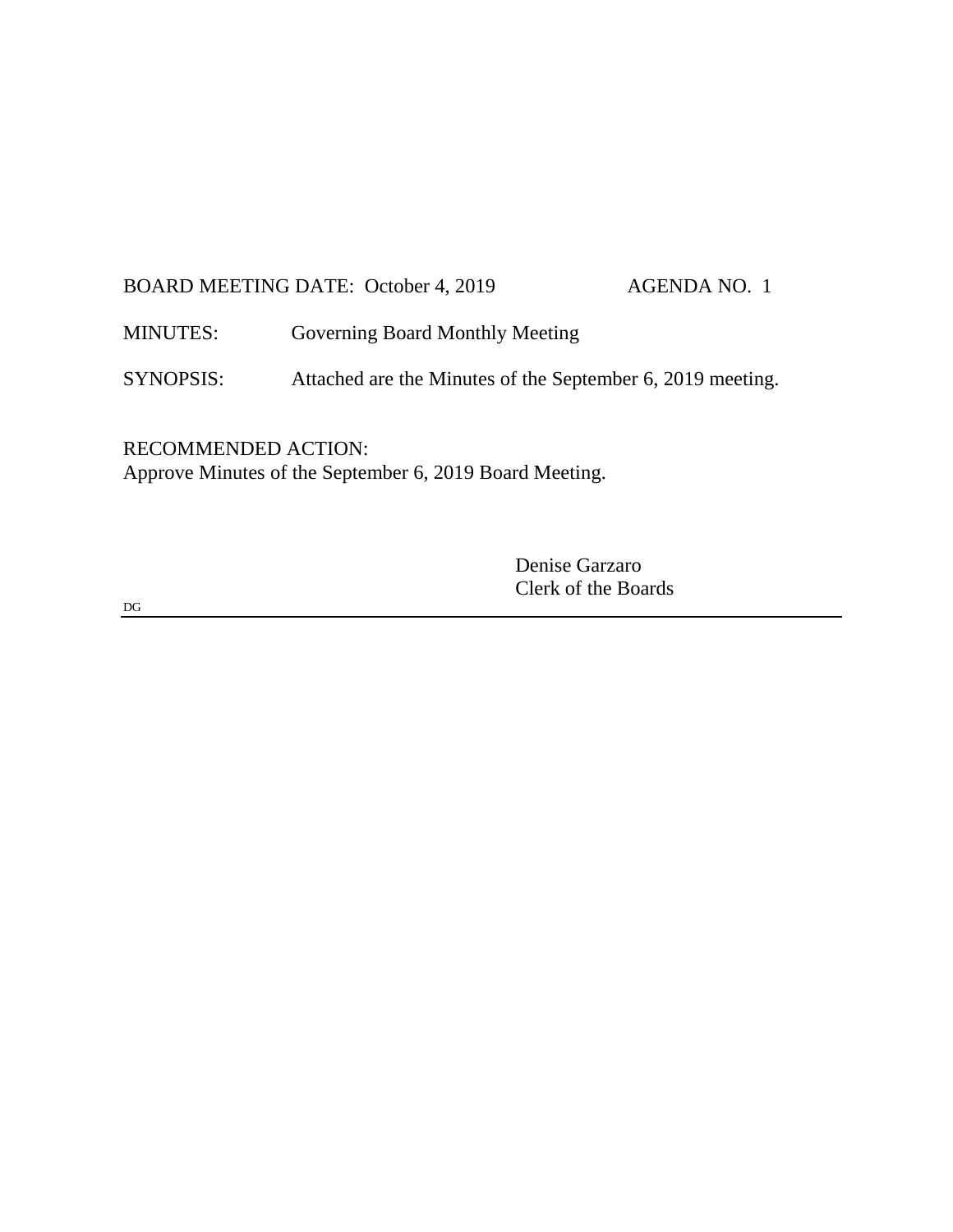#### **FRIDAY, SEPTEMBER 6, 2019**

Notice having been duly given, the regular meeting of the South Coast Air Quality Management District Board was held at District Headquarters, 21865 Copley Drive, Diamond Bar, California. Members present:

William A. Burke, Ed.D., Chairman Speaker of the Assembly Appointee

Council Member Ben Benoit, Vice Chairman Cities of Riverside County

Supervisor Lisa A. Bartlett County of Orange

Council Member Joe Buscaino (Arrived 9:15 a.m.) City of Los Angeles

Council Member Michael A. Cacciotti Cities of Los Angeles County – Eastern Region

Senator Vanessa Delgado (Ret.) Senate Rules Committee Appointee

Supervisor Janice Hahn County of Los Angeles

Mayor Pro Tem Larry McCallon Cities of San Bernardino County

Mayor Judith Mitchell Cities of Los Angeles County – Western Region

Council Member Dwight Robinson Cities of Orange County

Supervisor Janice Rutherford County of San Bernardino

Members absent:

Supervisor V. Manuel Perez County of Riverside

Vacant: Governor's Appointee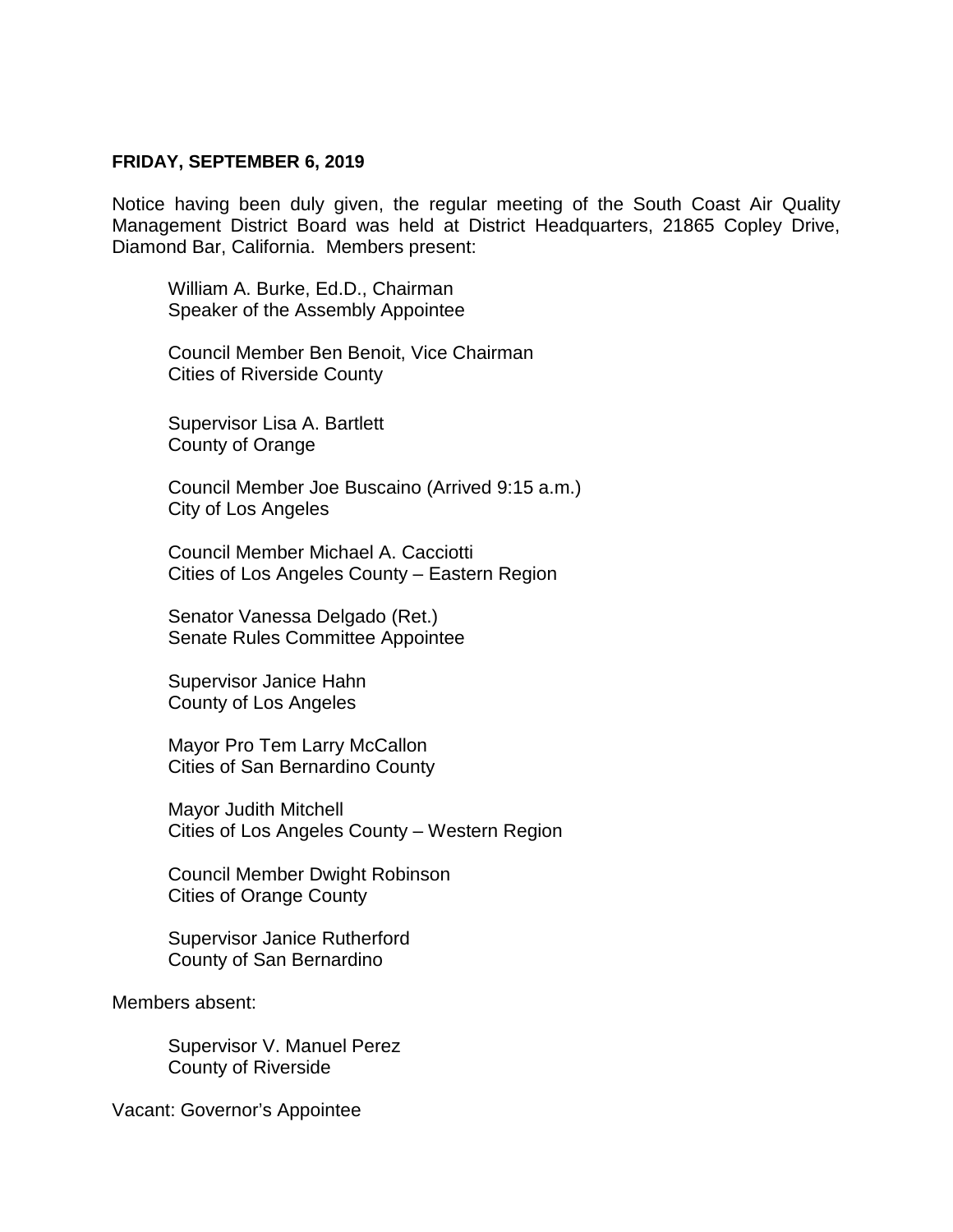**CALL TO ORDER**: Chairman Burke called the meeting to order at 9:00 a.m.

- Pledge of Allegiance: Led by Council Member Robinson.
- Opening Comments

Supervisor Bartlett announced that on July 19, 2019, she spoke at the California Metals Coalition Round Table and toured the L.A. Die Casting Facility in Buena Park. She added that she represented the South Coast AQMD at the 10<sup>th</sup> Annual Women in Green Forum on August 15, 2019, and served on a panel on clean air technologies. She also noted that she toured the Valero Refinery in Wilmington.

Council Member Cacciotti commented on an electric ferry that recently completed its maiden voyage in Denmark and has the capacity for 200 passengers and 30 vehicles. He noted the savings in operating costs and the reduction of emissions and added that a larger ferry is planned for the near future. He also commented on the advances made in the last 20 years in electric vehicles and noted the recent investments made by major car manufacturers in solid state battery technology which will increase the range of electric vehicles.

Council Member Benoit announced that he attended the unveiling of two zero-emission battery-electric school buses at LAUSD on August 20, 2019. He noted that he was impressed with the operation of the buses and looked forward to the deployment of additional buses in the future.

Chairman Burke noted the importance of replacing older school buses with cleaner buses.

(Council Member Buscaino arrived at 9:15 a.m.)

• Presentation of Retirement Award to Dr. Laki Tisopulos

Chairman Burke presented an award to Dr. Laki Tisopulos in recognition of 31 years of dedicated service to the South Coast AQMD.

Former Board Member Shawn Nelson thanked and acknowledged Dr. Tisopulos for his many years of service.

Dr. Tisopulos expressed appreciation for the opportunity to serve at the South Coast AQMD and acknowledged the air quality accomplishments that have been made over the last several decades.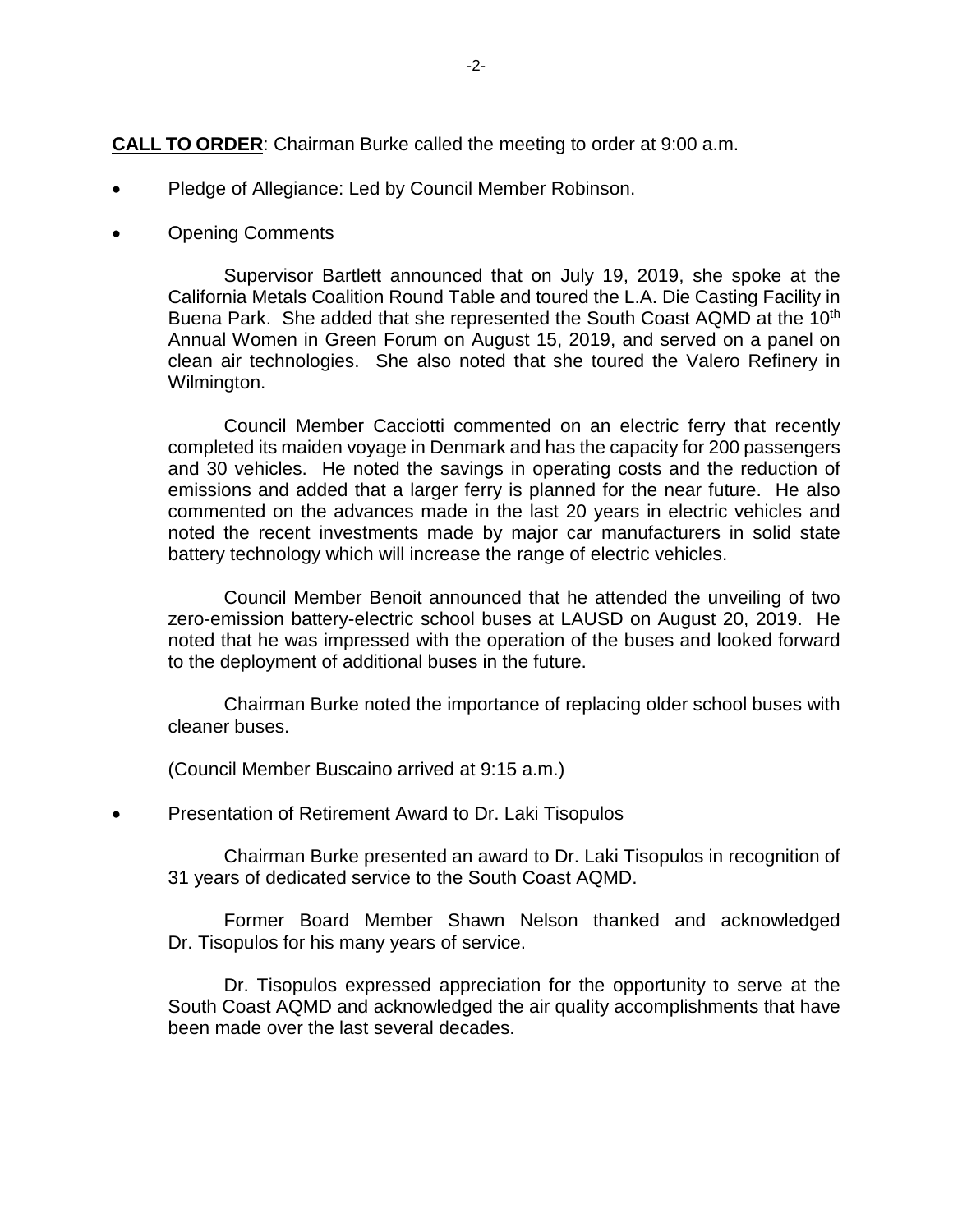Mr. Nastri noted that staff is recommending that Item No. 24 be continued to the October 4, 2019 Board meeting.

Chairman Burke noted that Items 25A, 25B and 25C would be taken out of order and moved to the beginning of the agenda.

-o-

#### **PUBLIC HEARINGS**

25A. Determine That Community Emissions Reduction Plan for San Bernardino, Muscoy Community Is Exempt from CEQA and Adopt Community Emissions Reduction Plan Per Assembly Bill 617

Dr. Jo Kay Ghosh, Director of Community Air Programs/Health Effects Officer, gave the staff presentation on Item No. 25A.

Supervisor Rutherford expressed concerns about the information in Chapter 5D, Action 2 regarding Omnitrans targets for transitioning to zero-emission buses and asked staff to comment. She also inquired about the "Muscoy Community Action Guide" and asked why it was removed from the CERP plan.

Dr. Ghosh noted that the South Coast AQMD provided a letter of support to Omnitrans to assist them with a funding opportunity for infrastructure projects and zero-emission buses. Staff will continue discussions with Omnitrans and offer support regarding the goals set forth in the CERP. In regards to the "Muscoy Community Action Guide", staff determined that it did not provide enough of a nexus to actions and goals set forth in the CERP.

Supervisor Rutherford inquired about the revisions in the language in Chapter 5C that refer to working with local and state entities to develop standard approaches for the development of warehouses. She noted that land use authority is under the jurisdiction of the City and the County and not with state entities. She suggested the original language be used with the addition that Edison, PUC and CEC provide consultation in the development of standard approaches. She also suggested language noting the partnership with industry and community members. Dr. Ghosh confirmed that the changes can be made.

The public hearing was opened and the following individuals addressed the Board on Agenda Item 25A.

Janet Whittick, California Council for Environmental and Economic Balance (CCEEB), thanked the Board and staff for the collaborative efforts within the communities and expressed support for all three CERPs. She suggested that air monitoring data be made publicly available online and MATES V results be provided to CSC members and the community.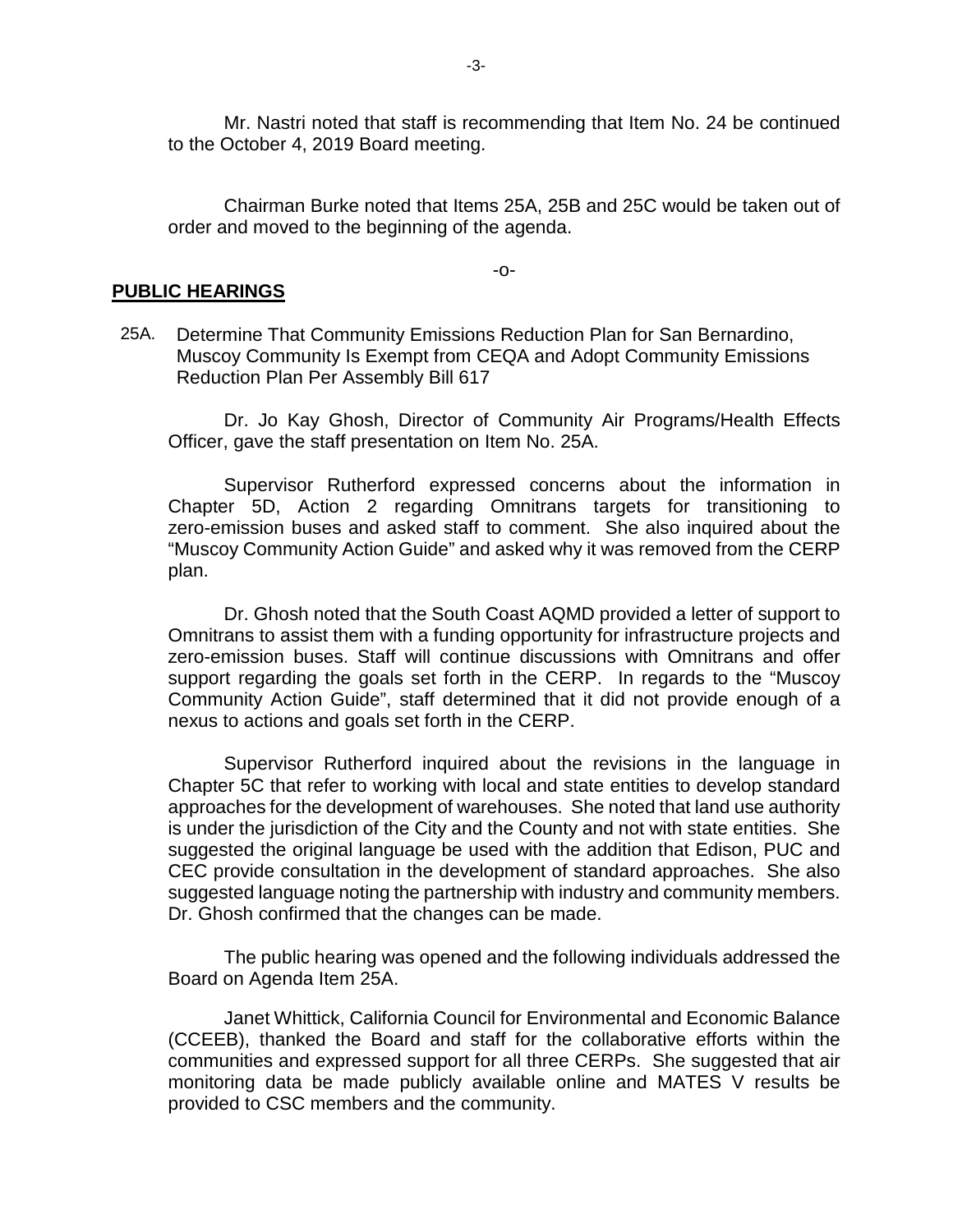Andres Garcia, Eco Farm Pomona, expressed concerns regarding the health effects from air pollution, increased truck traffic from warehouses in San Bernardino and the proposed Eastgate Air Cargo Logistics Center project.

Demi Espinoza, Safe Routes Partnership and Community Steering Committee (CSC) member, expressed concerns about idling trucks, safety of children walking near truck traffic and the health effects from pollution. She added concerns about incentive funding, the short time frame to create the plans, and emission reductions.

Andrea Vidaurre, Center for Community Action and Environmental Justice (CCAEJ) and CSC member, expressed support for increased regulations on businesses and better land use policies to address pollution in Southern California. She added that reduction targets need to be stronger and implemented more quickly. She added concern about the complexity of information presented to the public and the lack of decision makers for land use at community meetings.

Mr. Nastri noted that CARB and other local representatives from cities and counties were present at the community meetings.

Lorena Rodarte, CCAEJ, urged stricter regulations on trains, trucks and dust to reduce pollution. She urged stricter regulations on railyards adjacent to residential areas and faster action on implementing strategies to reduce air pollution.

Harvey Eder, Public Solar Power Coalition, expressed concerns regarding the process for developing the CERPs and commented that the plans should include solar alternatives.

Miguel Rivera, CCAEJ and CSC member, expressed concerns about the health effects of pollution and stressed the need for stronger regulations to address pollution in the San Bernardino and Muscoy communities.

There being no further public testimony on this item, the public hearing was closed.

Council Member Cacciotti noted that the plan calls for air filters to be installed in schools, child care centers and community centers and commented on the continual use of gasoline-powered lawn and garden equipment at facilities that produce harmful emissions. He inquired about the outreach to schools regarding incentive programs that are available for electric lawn care equipment.

Mr. Nastri commented on the challenges of working within a short time frame for the development of the plans and noted that the plans will be refined in the future. He explained that the communities themselves identified reducing exposure at schools as a goal and top priority. Additional information about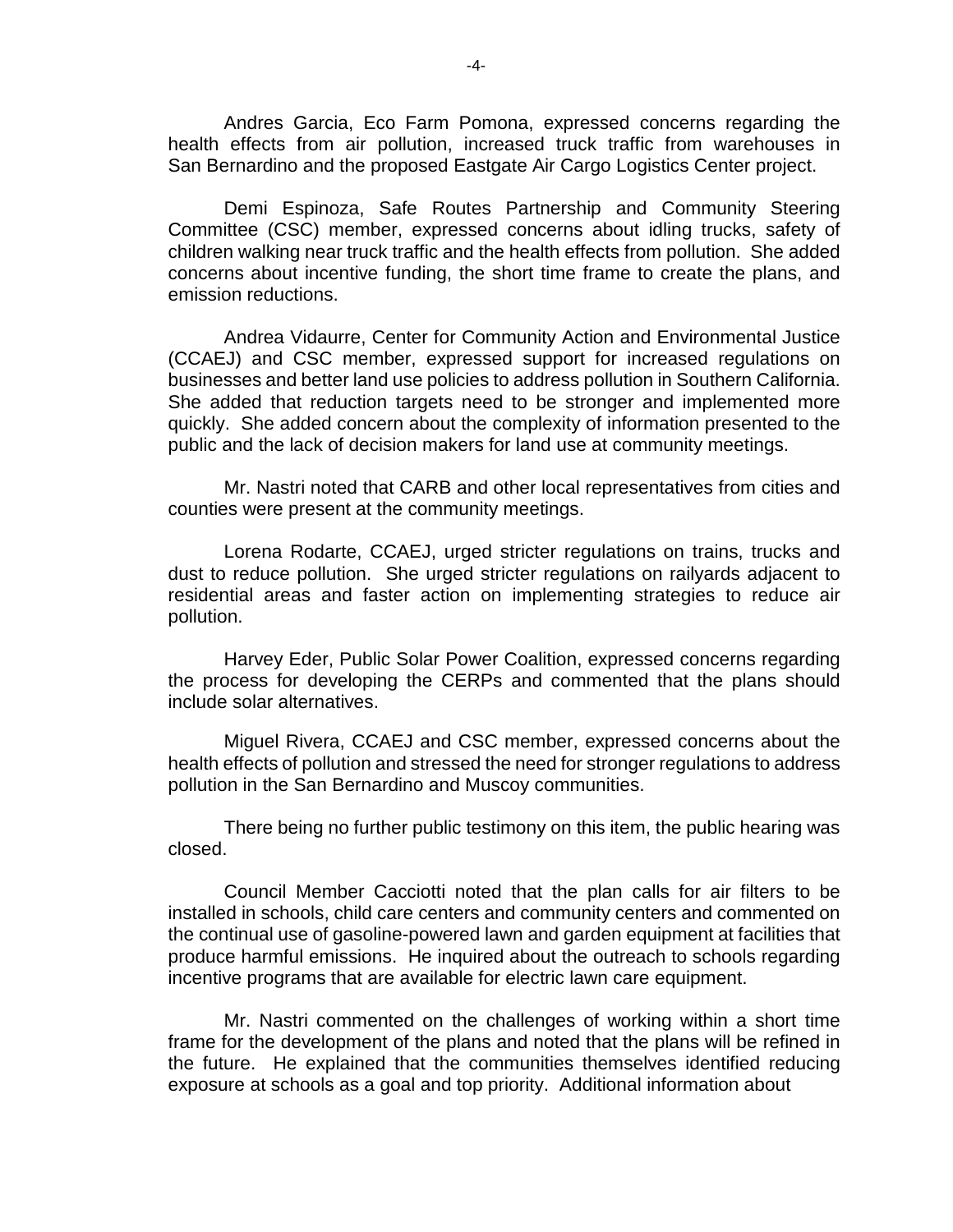incentive programs, such as the commercial electric lawn and garden equipment program, can be provided at future community meetings.

Dr. Matt Miyasato, DEO/Science and Technology Advancement, noted that a request to increase funding for the commercial electric lawn and garden equipment program will be considered by the Board at the October meeting and could include priority for AB 617 communities.

Dr. Ghosh responded that fliers for various incentive programs have been distributed at community meetings and an incentives fair event will be held to further increase outreach. Council Member Cacciotti suggested including equipment demonstrations at these events.

Mayor Mitchell noted that she has attended many of the community meetings and thanked staff for their efforts in developing the plans within the short time frame prescribed under the legislation. She noted that South Coast AQMD is carrying the heaviest load because it is the only air district in the state with three communities, each having both an air monitoring and emissions reduction plan. She noted that all of the communities are heavily impacted by emissions from mobile sources and CARB is working collaboratively with staff on emission reduction plans. The "Innovative Clean Transit Rule", adopted by CARB, requires all public transit fleets to be zero-emission by 2040. She commented on the challenges with reducing emissions in railyards that are under federal jurisdiction and noted that as part of the AQMP, facility-based regulations and indirect source rules are under development to address railyards and warehouses. She further added that funding for AB 617 is allocated on a year-to-year basis, and is not guaranteed, which is a concern.

Supervisor Rutherford commented on the success of the clean lawn and garden equipment programs in San Bernardino and expressed the need to provide air filters in residential homes. She added that the County of San Bernardino is also working on new land use regulations for warehouses and truck routes.

Mayor Pro Tem McCallon moved to approve the CERP plan with the recommended changes to Chapter 5C proposed by Supervisor Rutherford, regarding utilities and state agencies providing consultation and recommended that the language regarding estimated timelines for fleet replacement for Omnitrans in Chapter 5D, Action 2 be removed.

Mayor Mitchell suggested that the language for transitioning to zeroemission buses in Action 2 be in accordance with state regulation.

Senator Delgado commented on the importance of pooling resources to achieve the goals set forth in the plan.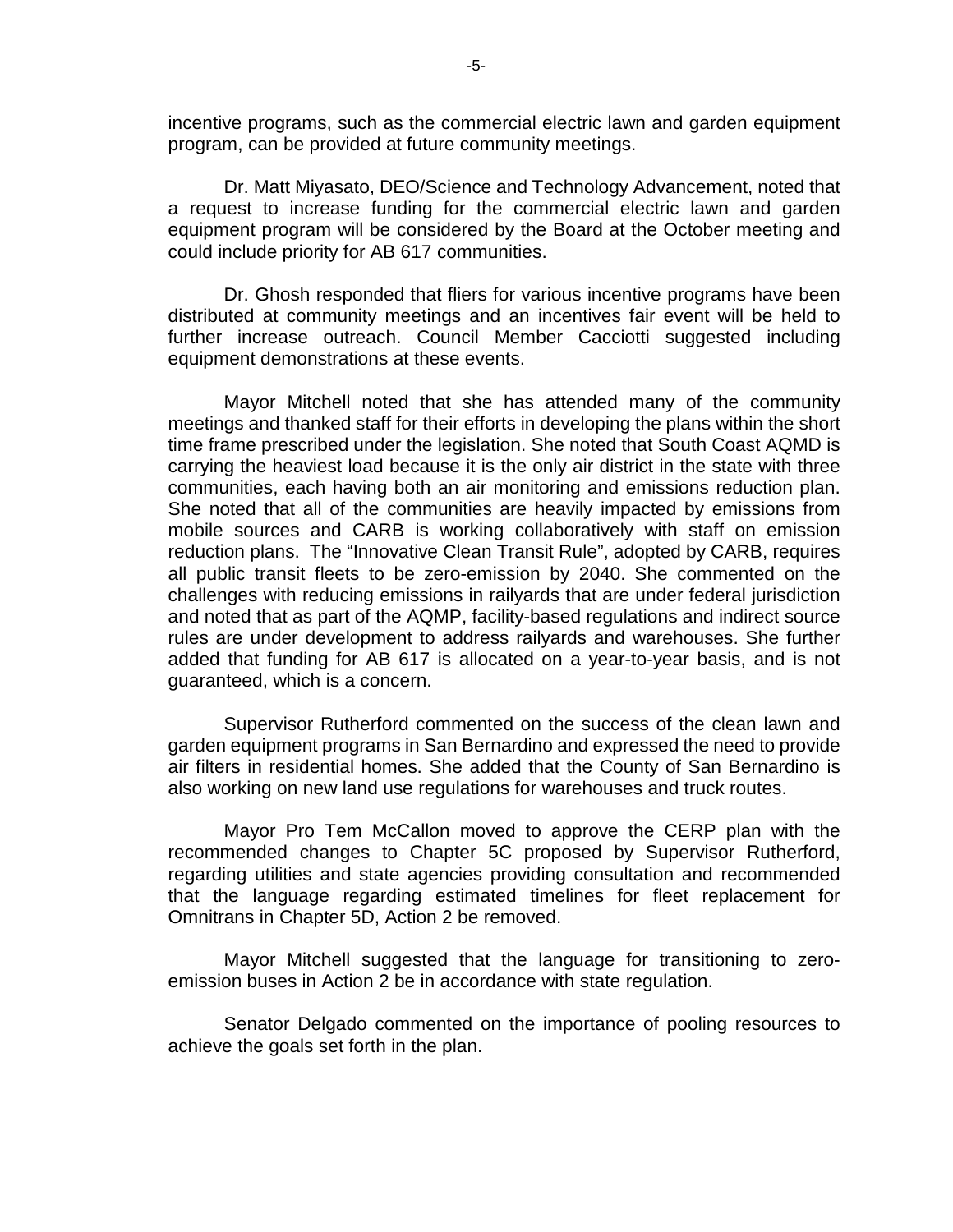Mr. Nastri suggested that the words "subject to available resources" be added to the language for the estimated timelines for Omnitrans fleet replacement.

Mayor Pro Tem McCallon amended his motion to include the language suggested by Supervisor Rutherford and Mr. Nastri.

> MOVED BY MCCALLON, SECONDED BY DELGADO, AGENDA ITEM NO. 25A APPROVED WITH AMENDMENTS TO CHAPTER 5C REGARDING THE ROLE OF STATE AGENCIES AND PUBLIC UTILITIES AND AMENDMENTS TO CHAPTER 5D, ACTION 2, ESTIMATED TIMELINES, TO INCLUDE THE LANGUAGE "SUBJECT TO AVAILABLE RESOURCES", DETERMINING THAT THE COMMUNITY EMISSIONS REDUCTION PLAN FOR THE SAN BERNARDINO, MUSCOY COMMUNITY IS EXEMPT FROM THE REQUIREMENTS OF CEQA AND ADOPTING THE AB 617 COMMUNITY EMISSIONS REDUCTION PLAN FOR THE SAN BERNARDINO, MUSCOY COMMUNITY, BY THE FOLLOWING VOTE:

- AYES: Bartlett, Benoit, Burke, Buscaino, Cacciotti, Delgado, Hahn, McCallon, Mitchell, Robinson and Rutherford
- NOES: None
- ABSENT: Perez

Council Member Robinson announced his abstention on Item 25B because of a financial interest in Darling International, Inc. and left the room during the discussion of Item No. 25B.

25B. Determine That Community Emissions Reduction Plan for East Los Angeles, Boyle Heights, West Commerce Community Is Exempt from CEQA and Adopt Community Emissions Reduction Plan Per Assembly Bill 617

Dr. Ghosh gave the staff presentation on Item No. 25B.

The public hearing was opened and the following individuals addressed the Board on Agenda Item 25B.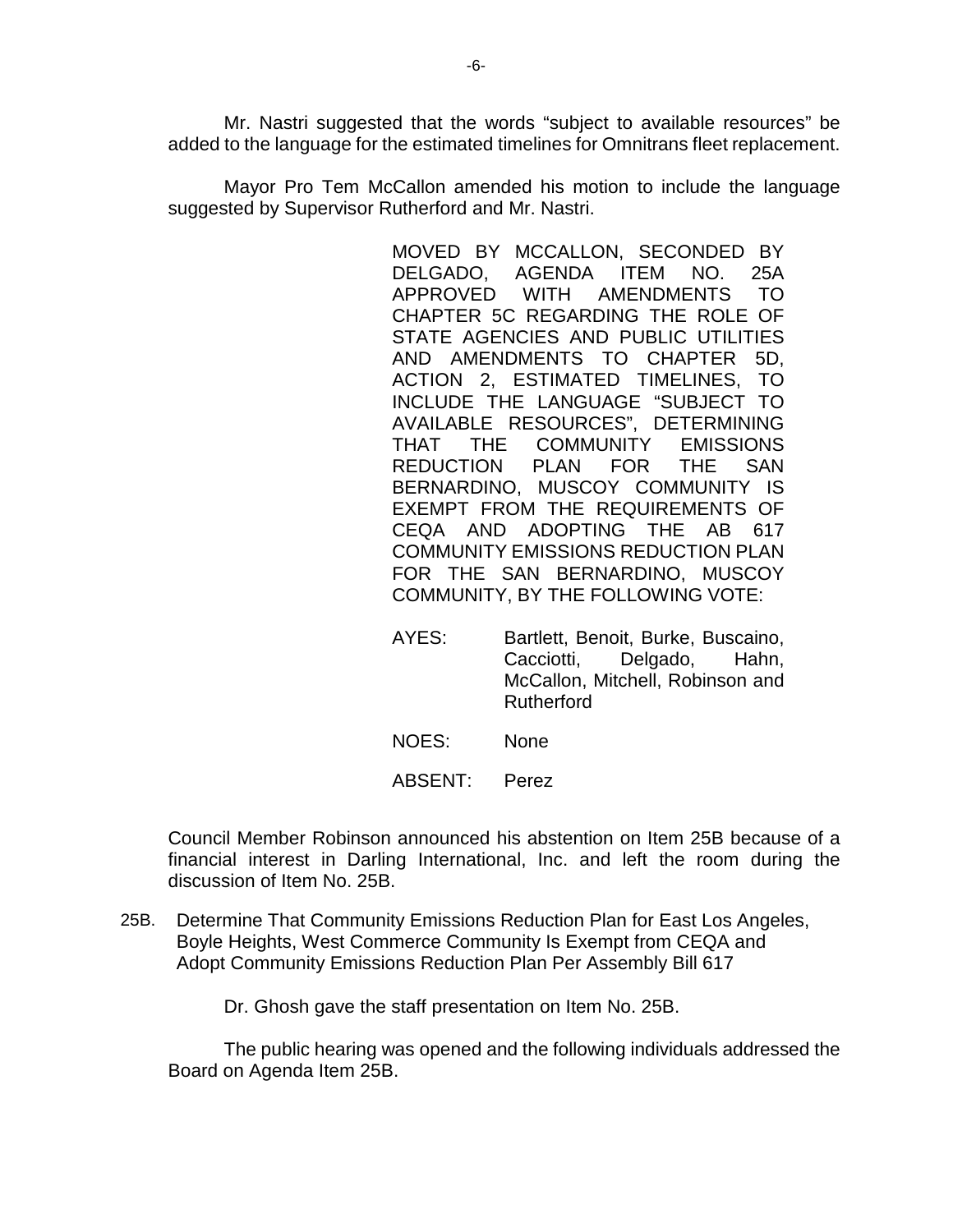Jocelyn Del Real, Alexandria Silva, Alfredo Gonzalez, East Yard Communities for Environmental Justice (EYCEJ), expressed concern about increased pollution and the health effects from poor air quality. They stressed the need for stricter enforcement for truck drivers that drive off route and additional regulations for idling trucks, railyards, warehouses and rendering plants to address harmful emissions in communities.

Steve Goldsmith, Torrance Refinery Action Alliance (TRAA), expressed support for the three plans and noted that the goals identified in the CERP will improve air quality and the local economy in communities most heavily impacted by air pollution.

mark! Lopez, EYCEJ and CSC member, expressed concern that the goals in the plan do not adequately address pollution concerns and the needs of the community. He added that regulations are needed to achieve the results needed to improve air quality.

Mr. Eder expressed frustration with the lack of action on climate issues by government officials and expressed support for equitable policies in environmental justice communities.

There being no further public testimony on this item, the public hearing was closed.

Council Member Cacciotti asked staff to comment on incentive funding for passenger rail transportation and efforts to reduce harmful emissions from railyards.

Mr. Nastri explained that railroad operations are under the purview of the federal government and noted the aggressive actions, including litigation that the South Coast AQMD has taken to address harmful emissions from railyards. He added that staff is working on indirect source rules to address railyard emissions and participating in discussions with CARB to develop actions to achieve the greatest reductions. He highlighted the investments in Tier 4 locomotives and the funding for technology and demonstration projects to accelerate emission reductions. He added that community partnership and engagement during the development of the CERPs has been important in identifying the sources of air pollution and prioritizing goals within communities.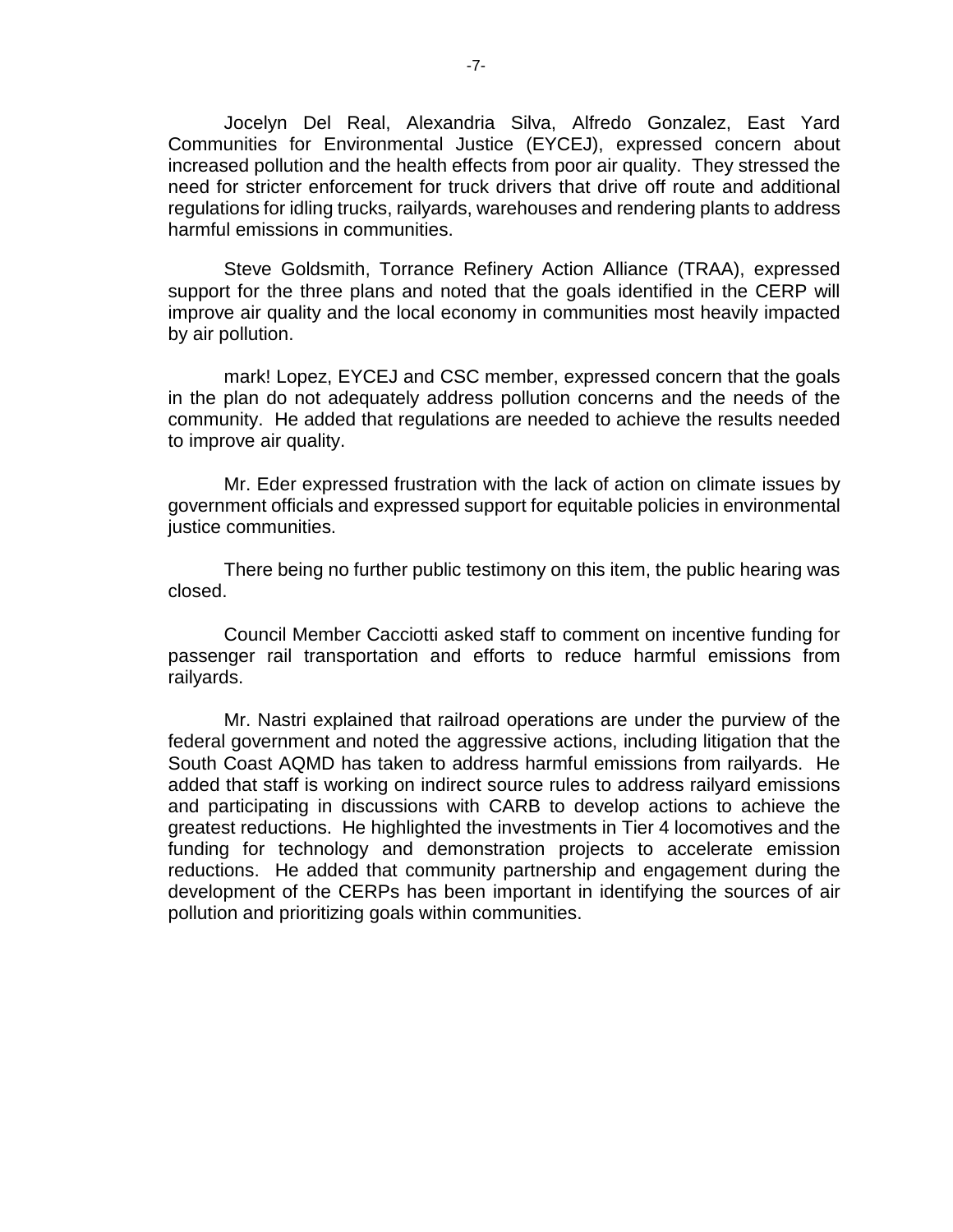MOVED BY BENOIT, SECONDED BY CACCIOTTI, AGENDA ITEM NO. 25B APPROVED AS RECOMMENDED, DETERMINING THAT THE COMMUNITY EMISSIONS REDUCTION PLAN FOR EAST LOS ANGELES, BOYLE HEIGHTS, WEST COMMERCE COMMUNITY IS EXEMPT FROM THE REQUIREMENTS OF CEQA AND ADOPTING THE AB 617 COMMUNITY EMISSIONS REDUCTION PLAN FOR EAST LOS ANGELES, BOYLE HEIGHTS, WEST COMMERCE COMMUNITY, BY THE FOLLOWING VOTE:

- AYES: Bartlett, Benoit, Burke, Buscaino, Cacciotti, Delgado, Hahn, McCallon, Mitchell, and Rutherford
- NOES: None
- ABSTAIN: Robinson
- ABSENT: Perez
- 25C. Determine That Community Emissions Reduction Plan for Wilmington, Carson, West Long Beach Community Is Exempt from CEQA and Adopt Community Emissions Reduction Plans Per Assembly Bill 617
	- Dr. Ghosh gave the staff presentation on Item No. 25C.

Supervisor Hahn commented on the sources of air pollution identified in the CERP and the health effects impacting communities. She noted the significant impact of goods movement through the Ports and refinery emissions have on underserved communities. She expressed support for an MOU with the Ports that includes strategies for reducing at-berth emissions with new technology. She also expressed support for a zero-emissions truck lane on the 710 freeway and increased enforcement on truck idling and off-route truck driving. She highlighted the many years she has been working on the impacts of air pollution in these areas and noted that the CERPs represent the collaborative efforts of stakeholders and entities in bringing attention to the needs of the community.

Council Member Buscaino echoed Supervisor Hahn's comments and acknowledged the efforts by state legislators, South Coast AQMD staff, stakeholders and leaders at the local, state and federal levels who have worked on the CERPs.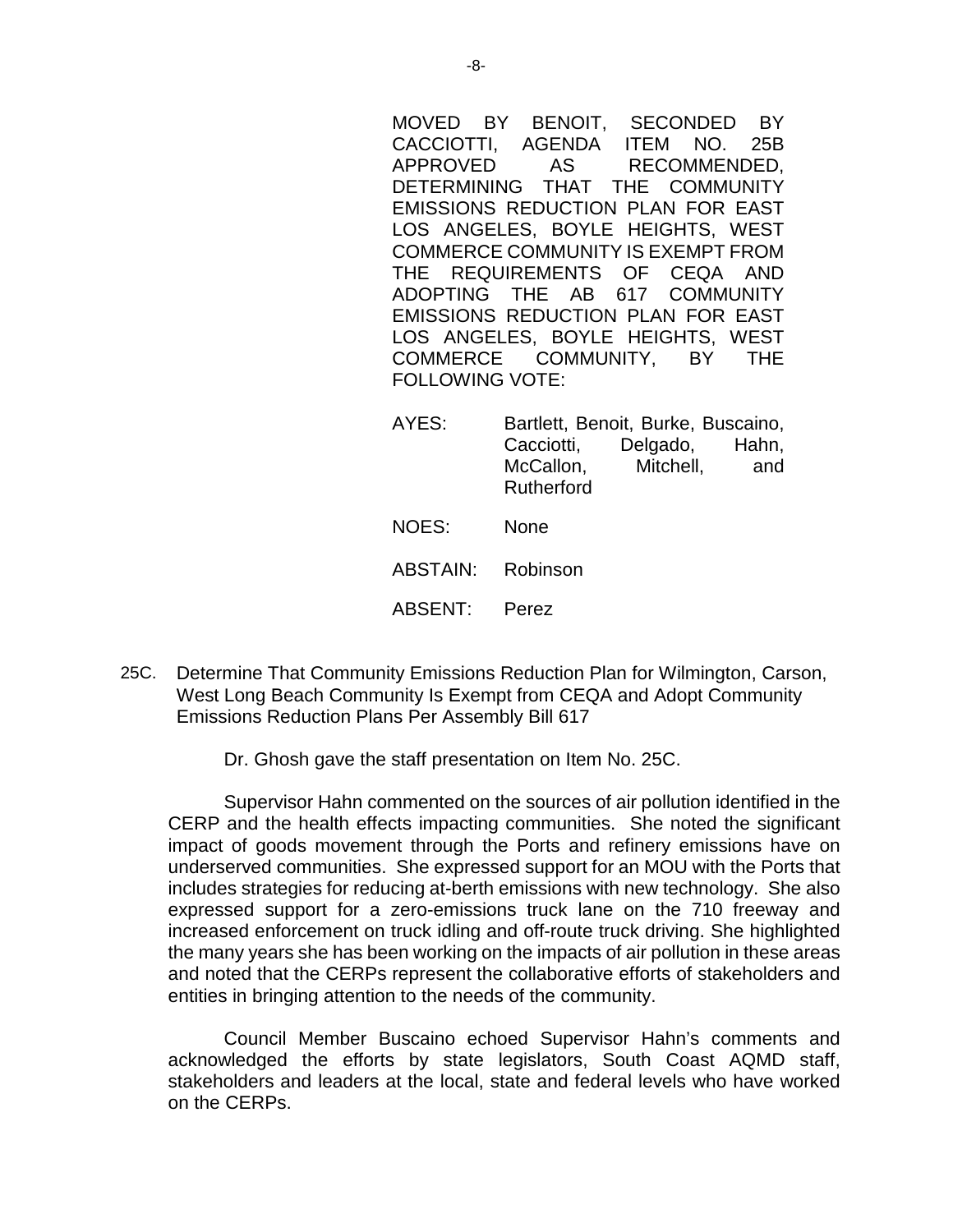The public hearing was opened and the following individuals addressed the Board on Agenda Item 25C.

Whitney Amaya, EYECJ and CSC member, expressed support for a zeroemission truck lane on the 710 freeway and urged for additional measures to be added to the plan to address additional emission sources. She noted support for strict regulations for railyards and diesel trucks, and does not support incentive programs. She stated that a moratorium is needed for refinery expansions.

Steve Goldsmith, TRAA, noted the safety concern associated with trucks transporting hydrofluoric acid to the refineries and commented that the plans should include stricter Rule 1410 regulations.

Nelson Kerr, City of Long Beach and CSC member, expressed appreciation for the collaborative efforts in developing the plans and noted that the city looks forward to assisting with the implementation of the plans.

Jesse Marquez, Coalition for a Safe Environment and CSC member, expressed support for the air monitoring plans and emissions inventories outlined in the plans. He added that all plans should provide reduction targets to the highest standards. He also commented on the importance of public health studies in communities most affected by pollution.

Christopher Chavez, Coalition for Clean Air and CSC member, expressed support for the emission reduction targets in the plans and expressed opposition to MOUs with the Ports.

Al Sattler, Sierra Club, expressed support for the plans and urged for stronger regulations to reduce pollution. He added that reduction of emissions will reduce ozone for downwind communities.

Michael Carroll, Latham & Watkins on behalf of Western States Petroleum Association (WSPA), expressed support for the plans, noted that the refineries are committed to operating as safely and cleanly as possible and highlighted refinery projects currently in progress. He commented on the need to further analyze and refine actions, goals and the source attribution analysis in the plan.

Taylor Thomas, EYCEJ, expressed concern that the plans are not strong enough and expressed the need for stronger enforcement of regulations and quicker response to pollution complaints. She added concern regarding the health effects of pollution in underserved communities and expressed caution in relying on incentives and funding that does not exist.

Bahram Fazeli, Communities for a Better Environment (CBE), expressed support for the 50 percent emission reduction targets for refineries and stressed the need to hold refineries accountable. He added that PM2.5 emissions from refineries should also be addressed in the plans. He thanked the Board and staff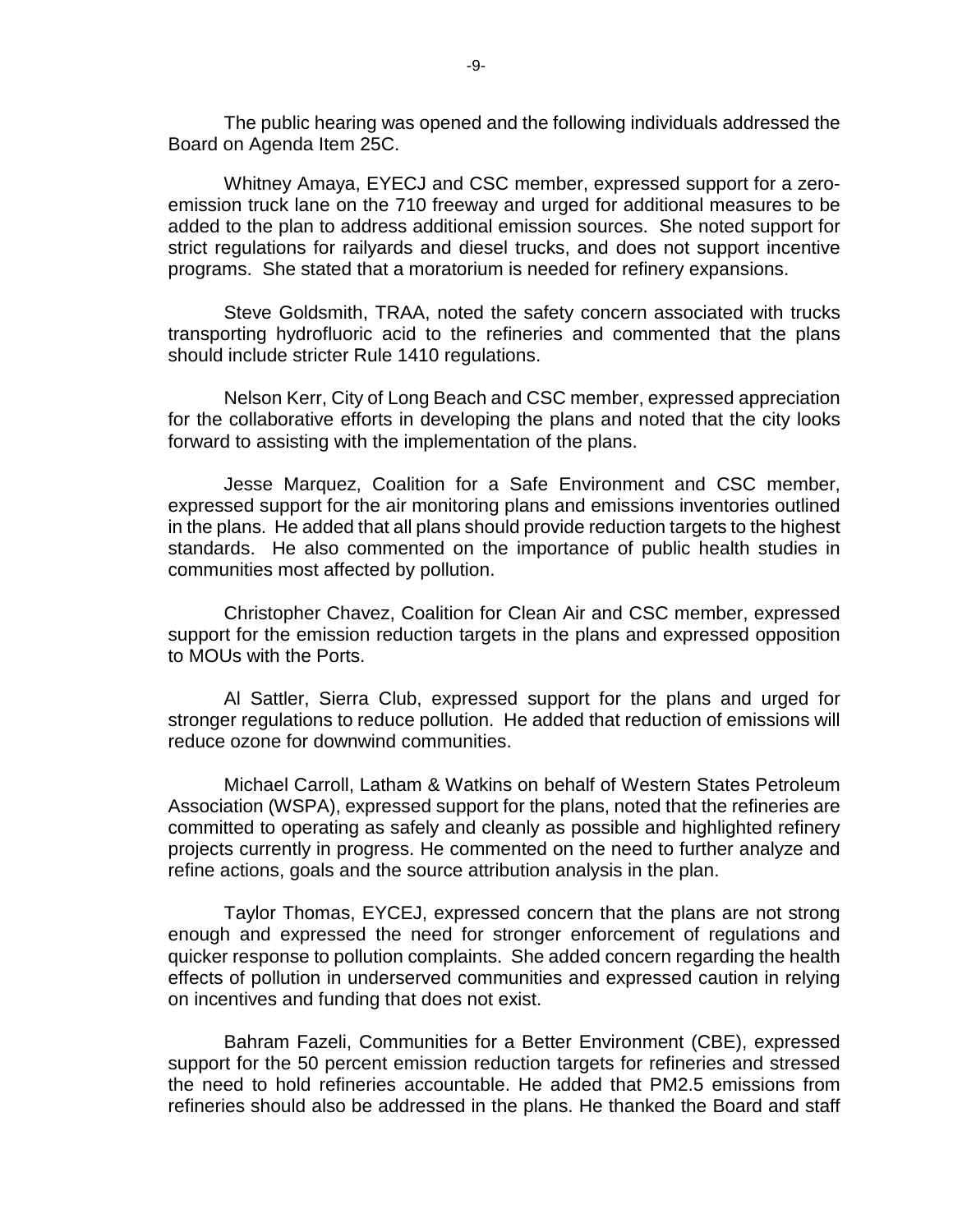for their work on the plans and urged continued collaboration with community members as the plans are implemented. He echoed the comments by EYCEJ that the plans are not strong enough and more leadership and vision is needed to address pollution from stationary and mobile sources and added that he does not support an MOU for the ports.

Linda Bassett, CSC member, expressed concerns regarding pollution in underserved communities and stressed the need to take action immediately to reduce sources of pollution. She noted the health effects of pollution affecting school children and communities in Wilmington and San Pedro and expressed support for air monitoring in these communities.

Alicia Rivera, CBE and CSC member, expressed support for the CERP plan and thanked staff for their efforts. She added support for reduction targets for refineries and expressed the need to include PM2.5 emission reduction targets. She urged support for regulations of modified hydrofluoric acid (MHF) and a moratorium on refinery expansion. She added support for the CERPs in all three communities.

Sylvia Arredondo, CBE and CSC member, spoke about the negative health affects her family and community have been afflicted with as a result of air pollution. Expressed support for reduction targets for refineries and stressed the need to include PM2.5 emission reduction targets. She noted opposition to refinery expansion projects and stressed the need to focus on zero-emission transportation alternatives.

Mr. Eder expressed concerns regarding global warming and climate change and spoke in support of policies for complete and equitable solar conversion. He added support for solar-electric trucks.

Dr. Genghmun Eng commented that hydrogen sulfide should be included in the emission reduction targets in the plan and urged support for stronger regulations for railyards and refineries. (Submitted Written Comments)

Written Comments Submitted by:

Bridget McCann, Western States Petroleum Association Susan R. Stark, Marathon Petroleum Corporation

There being no further public testimony on this item, the public hearing was closed.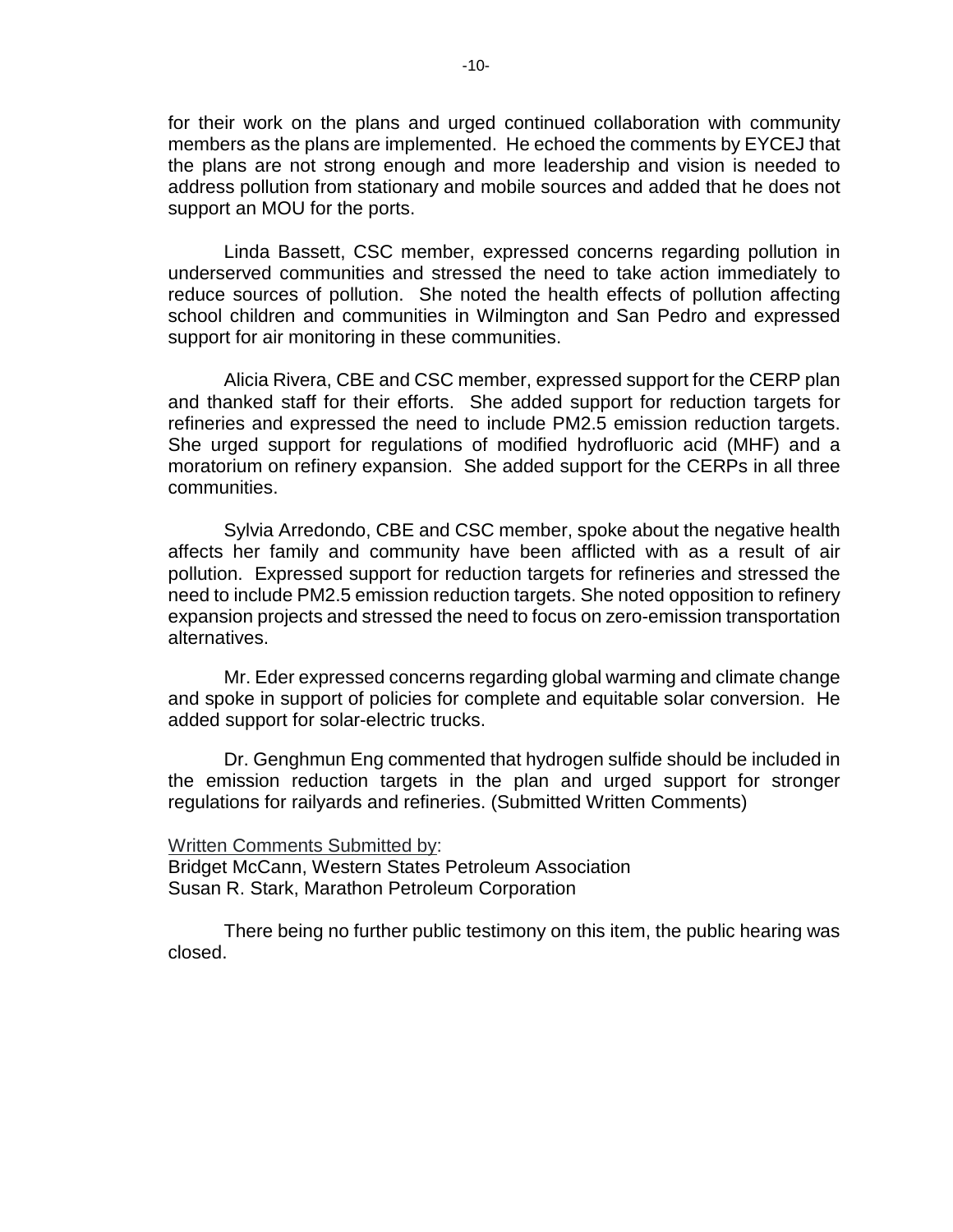MOVED BY BUSCAINO, SECONDED BY CACCIOTTI, AGENDA ITEM NO. 25C APPROVED AS RECOMMENDED, DETERMINING THAT THE COMMUNITY EMISSIONS REDUCTION PLAN FOR WILMINGTON, CARSON, WEST LONG BEACH COMMUNITY IS EXEMPT FROM THE REQUIREMENTS OF CEQA AND ADOPTING THE AB 617 COMMUNITY EMISSIONS REDUCTION PLAN FOR WILMINGTON,<br>CARSON. WEST LONG BEACH CARSON, WEST LONG BEACH COMMUNITY, BY THE FOLLOWING VOTE:

- AYES: Bartlett, Benoit, Burke, Buscaino, Cacciotti, Delgado, Hahn, McCallon, Mitchell, Robinson and Rutherford
- NOES: None

# ABSENT: Perez

-o-

# **CONSENT CALENDAR**

1. Approve Minutes of July 12, 2019 Board Meeting

## *Budget/Fiscal Impact*

- 2. Recognize Funds, Execute and Amend Agreements for Installation and Maintenance of Air Filtration Systems, and Reimburse General Fund for Administrative Costs
- 3. Amend Contract for KORE Infrastructure Project
- 4. Adopt Resolution Recognizing Funds for FY 2018-19 Carl Moyer State Reserve Program
- 5. Appropriate Funds and Amend Contracts for Legislative Representation in Sacramento, California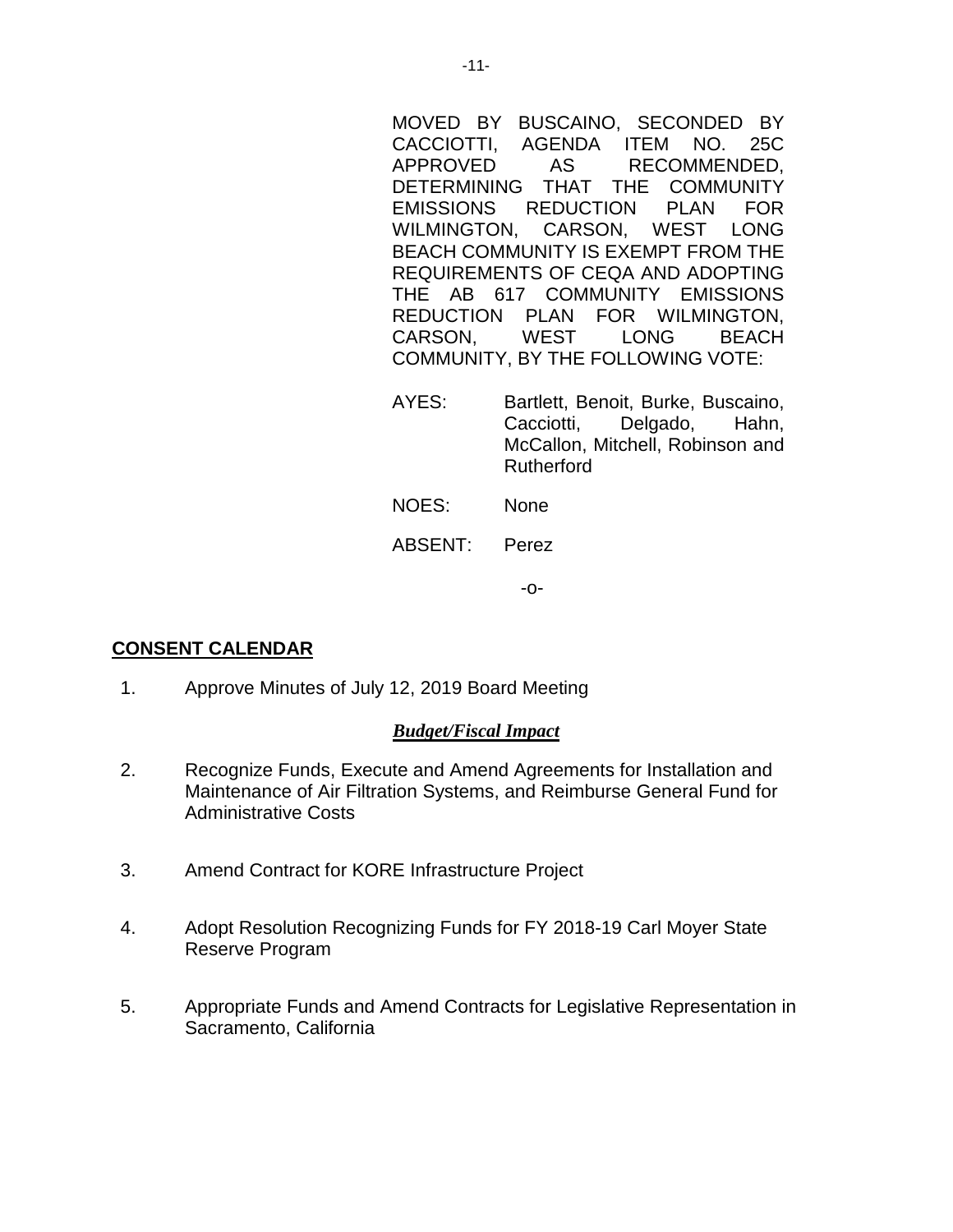- 6. Amend Contract to Implement Advanced Building Energy Management **Projects**
- 7. Approve Contract Awards and Modifications as Approved by MSRC

## *Action Item/No Fiscal Impact*

8. Request Approval of Proposed Membership Rosters for AQMP Advisory Group and Scientific, Technical, and Modeling Peer Review Advisory Group

## *Items 9 through 14 – Information Only/Receive and File*

- 9. Legislative, Public Affairs and Media Report
- 10. Hearing Board Report
- 11. Civil Filings and Civil Penalties Report
- 12. Lead Agency Projects and Environmental Documents Received
- 13. Rule and Control Measure Forecast
- 14. Status Report on Major Ongoing and Upcoming Projects for Information Management

# **BOARD CALENDAR**

- 16. Administrative Committee
- 17. Refinery Committee
- 18. Stationary Source Committee
- 19. Technology Committee
- 20. Mobile Source Air Pollution Reduction Review Committee
- 21. California Air Resources Board Monthly Report

Agenda Item 17 was withheld for comment and discussion.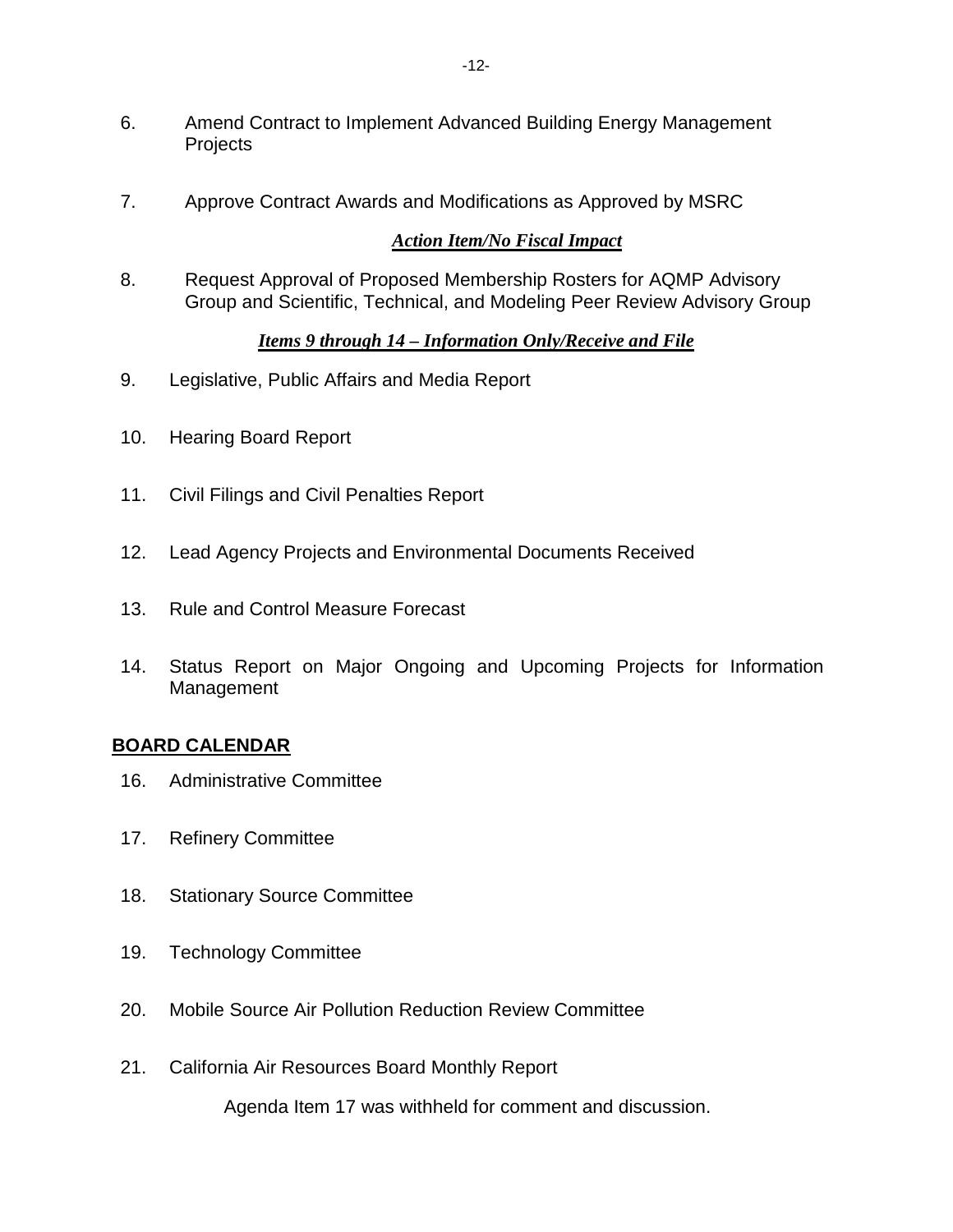Supervisor Bartlett noted that since she was not present at the July 12, 2019 Board Meeting, she would abstain on agenda Item No. 1. She also noted that she is a member of the Orange County Transportation Agency which is involved with Item No. 7.

Mayor Mitchell noted that she is a CARB Board Member which is involved with Item No. 4.

Mr. Eder addressed the Board on the Consent and Board Calendar items expressing support for total solar conversion and concern about inaccurate climate numbers used by CARB and South Coast AQMD.

> MOVED BY CACCIOTTI, SECONDED BY MITCHELL, AGENDA ITEMS 1 THROUGH 14, 16 AND 18 THROUGH 21 APPROVED AS RECOMMENDED, ADOPTING RESOLUTION 19-18 RECOGNIZING FUNDS AND ACCEPTING THE TERMS AND CONDITIONS OF THE FY 2018-19 (YEAR 21) CARL MOYER PROGRAM STATE RESERVE GRANT AWARD AND RECEIVING AND FILING THE COMMITTEE, MSRC AND CARB REPORTS, BY THE FOLLOWING VOTE:

- AYES: Bartlett *(except Item #1)*, Benoit, Burke, Buscaino, Cacciotti, Delgado, Hahn, McCallon, Mitchell, Robinson and Rutherford
- NOES: None
- ABSTAIN: Bartlett (*Item #1 only)*
- ABSENT: Perez

Chairman Burke noted that Item No. 22 would be taken out of order.

-o-

# *Staff Presentation/Board Discussion*

22. Recommend Communities for Year 2 Implementation for Assembly Bill 617

Dr. Ghosh gave the staff presentation on Item No. 22.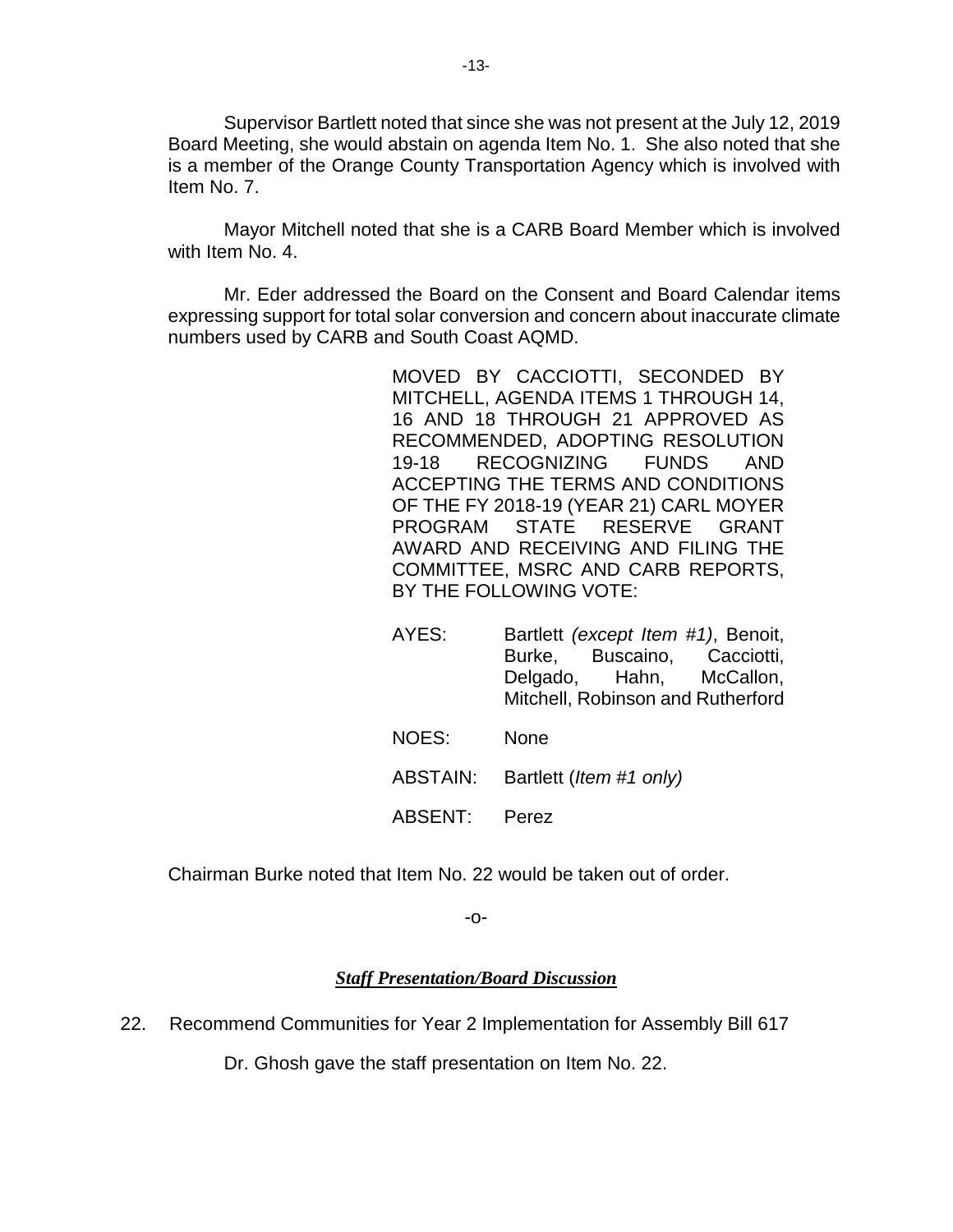Mayor Mitchell expressed support for the two communities that will be recommended to CARB for their consideration for the second-year implementation of AB 617 and noted the different challenges that each community presents.

Council Member Benoit expressed support for the Eastern Coachella Valley community selection and commented on the need to improve air quality in the area.

Chairman Burke expressed support for the two proposed communities and noted that Supervisor Perez had submitted comments expressing his overwhelming support for the Eastern Coachella Valley selection.

Miguel Romero, Representing Assembly Member Eduardo Garcia Yaneth Andrade, East Coachella Valley Isabel Zamora Rebecca Zaragoza, Leadership Counsel Lesly Figueroa, Leadership Counsel Elizabeth Jaime, Leadership Counsel Noemi Castellanos, Leadership Counsel Ryan Sinclair, Alianza Coachella Valley Luis Olmedo, Comité Civico del Valle Maximiliano Ochoa Ana Lisa Vargas

Expressed support for the selection of Eastern Coachella Valley and noted concerns about the health risks and effects from air pollution affecting children and seniors in the region. They commented on the sources of pollutants in the region including fumigation of farmlands, dust, burning trash and the Salton Sea. They added that the community is active and engaged and eager to assist in the implementation of plans to improve air quality.

Bahram Fazeli, CBE, expressed concern that the City of Vernon was excluded from the selection process. He stressed the need to reduce emissions from refineries and expressed support for rulemaking to achieve the necessary refinery emission reductions.

#### Angel Banuelos, CBE

Dinah Dominguez, CBE

Expressed support for the selection of the community in South East L.A. They commented on the sources of harmful emissions and the health effects from pollution impacting the community. They stressed the need to take action rather than implement plans for monitoring.

Martha Arguello, Physicians for Social Responsibility-Los Angeles (PSRLA), expressed concerns about the selection process which requires communities to compete with one another to seek resources to reduce harmful emissions. She added concern regarding the exclusion of the City of Vernon.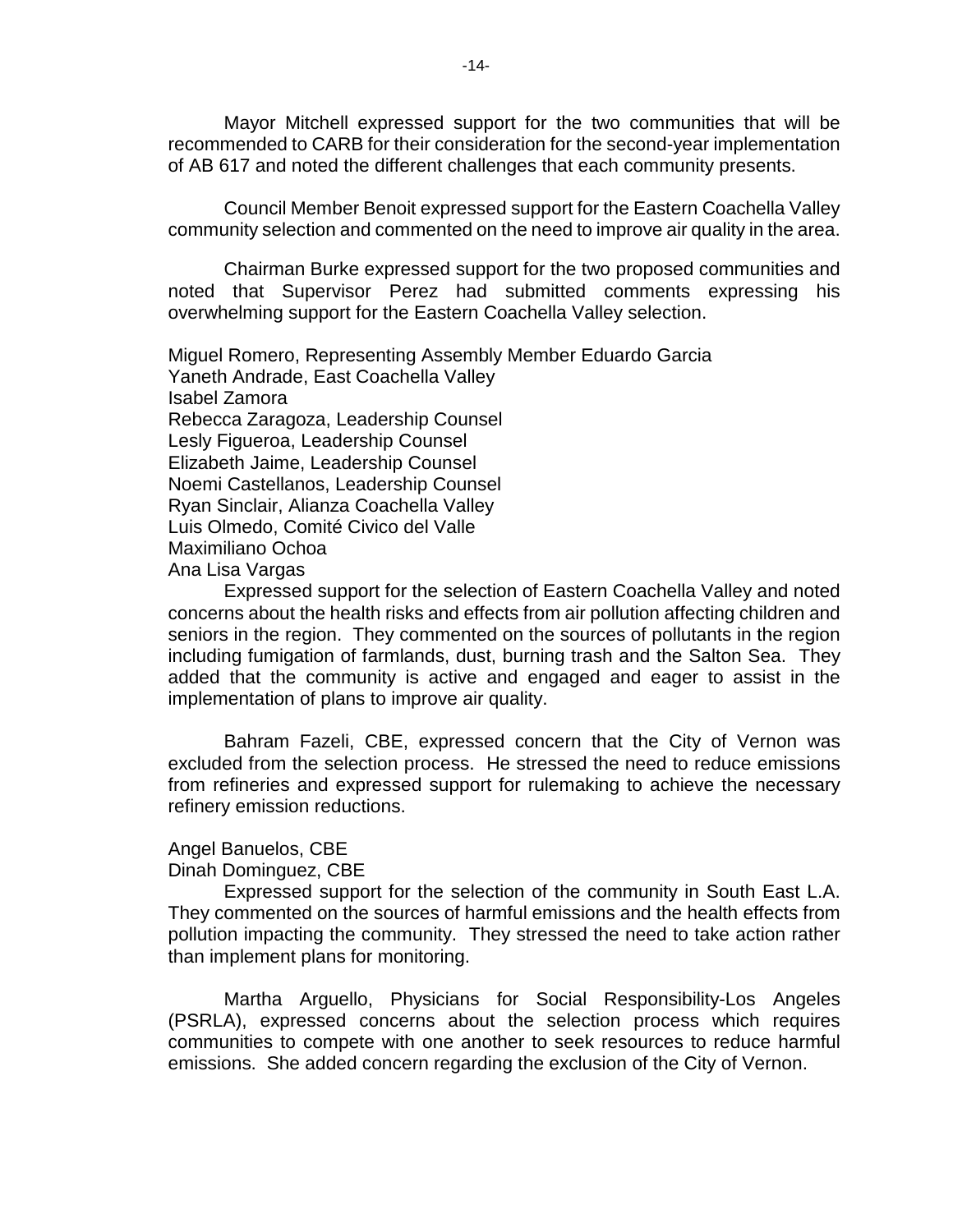Chairman Burke and Council Member Robinson commented that the selection of communities is part of the focused AB 617 process and does not preclude the work that is done daily to achieve air quality improvements throughout the South Coast AQMD.

Sonja Taylor, South Central Los Angeles Project to Understand Air Pollution Sources and Health Impacts (SCLAPUSH)

Blanca Lucio, SCLAPUSH

Guadalupe Rivas, SCLAPUSH

Paula Torrado, PSRLA

Expressed concerns regarding harmful emissions from auto body shops, metal fabrication businesses, dry cleaners and freeways in South Central L.A. that impact the health of the public. They stressed the need to include South Central L.A. in emission reduction plans and noted that the community has been underserved and ignored for many years. They added concern that the selection process puts communities against each other

Christopher Chavez, Coalition for Clean Air, expressed support for the selection of both communities and commented on the efforts of community organizations to focus attention on air quality issues that are detrimentally impacting them.

## Written Comments Submitted by:

Senator Lena A. Gonzalez

Senator Delgado inquired why the City of Vernon and adjacent industrial areas were not included in the South East Los Angeles community.

Dr. Philip Fine, DEO/Planning, Rule Development and Area Sources, explained that the method for defining community boundaries in year one focused on both impacted neighborhoods and the nearby emission sources that affect that community. A boundary was first established for the impacted neighborhood and then another, wider boundary was established encompassing the emission sources affecting that neighborhood. The City of Vernon was included in the East L.A. efforts because it is within the emissions study area for that community and the expectation is that Vernon will likely be included in the Year 2 community emissions study area for the South East L.A.

> MOVED BY MITCHELL, SECONDED BY BENOIT, AGENDA ITEM 22, APPROVED AS RECOMMENDED, APPROVING RECOMMENDATIONS FOR THE SELECTION OF YEAR 2 COMMUNITIES FOR AB 617 COMMUNITY PLAN IMPLEMENTATION AND REPORT TO BE SUBMITTED TO CARB, BY THE FOLLOWING VOTE: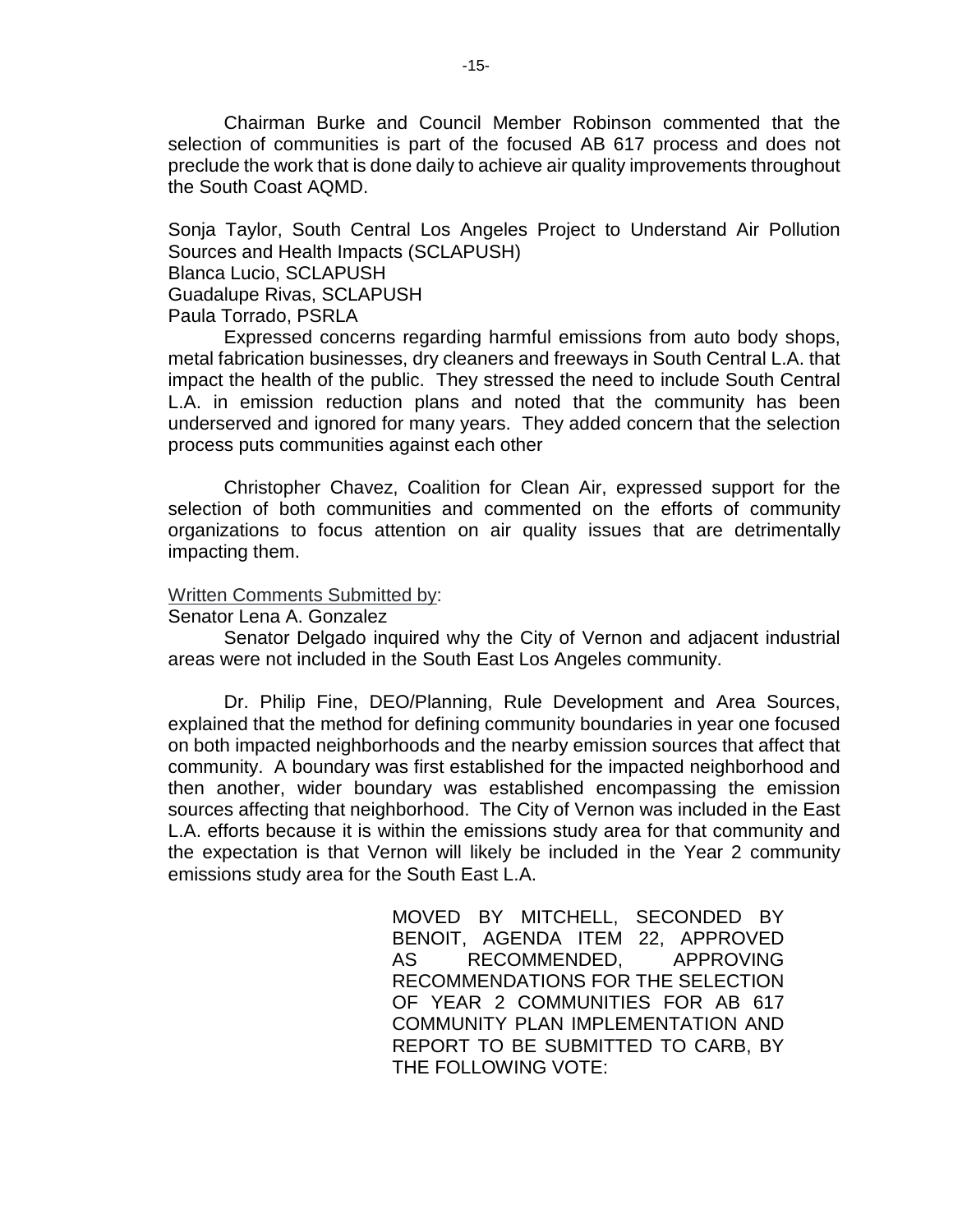| AYES:   | Bartlett, Benoit, Burke, Buscaino,<br>Cacciotti, Delgado, Hahn,<br>McCallon, Mitchell, Robinson and<br>Rutherford |
|---------|-------------------------------------------------------------------------------------------------------------------|
| NOES:   | None                                                                                                              |
| ABSENT: | Perez                                                                                                             |
|         |                                                                                                                   |

#### 17. Refinery Committee

Mayor McCallon noted that this item includes a summary of the Refinery Committee meeting held on June 22, 2019, and stated that subsequent to that meeting, both Torrance Refining Company (TORC) and Valero Refinery (Valero) submitted proffer letters stating their willingness to implement additional mitigation measures to provide additional protections related to the use of hydrogen fluoride (HF) without the need for rulemaking or a memorandum of understanding. He added that copies of the letters were included in the meeting package. Enhanced mitigation measures are included. He expressed that in the best interests of all stakeholders, these mitigation measures should be implemented as soon as feasible and urged the Board to accept the proffer letters so that this can be accomplished during the next turnaround at the refineries in 2021.

The following individuals addressed the Board on Item No. 17.

David Poster, TRAA, expressed opposition to the refinery proffers and concern regarding the process for taking action on the proffer letters at this Board meeting.

Matt Baca, L.A. County Public Health Dorothy Moore Donna Heise, TRAA

Expressed concerns regarding the dangers of MHF and the serious health consequences related to exposure to MHF. They added that emergency rooms and hospitals would not be able to adequately care for victims of a catastrophic release of MHF. They urged the Board to continue to work towards a ban of MHF and added that mitigation measures will not offer the necessary protections.

Alicia Rivera, CBE Art Mares, CBE Amalia Sanchez, CBE Isabel Alvarenga, CBE Flora Camargo, CBE Esperanza Hinjosa, CBE Sylvia Arredondo, CBE Dr. Genghmun Eng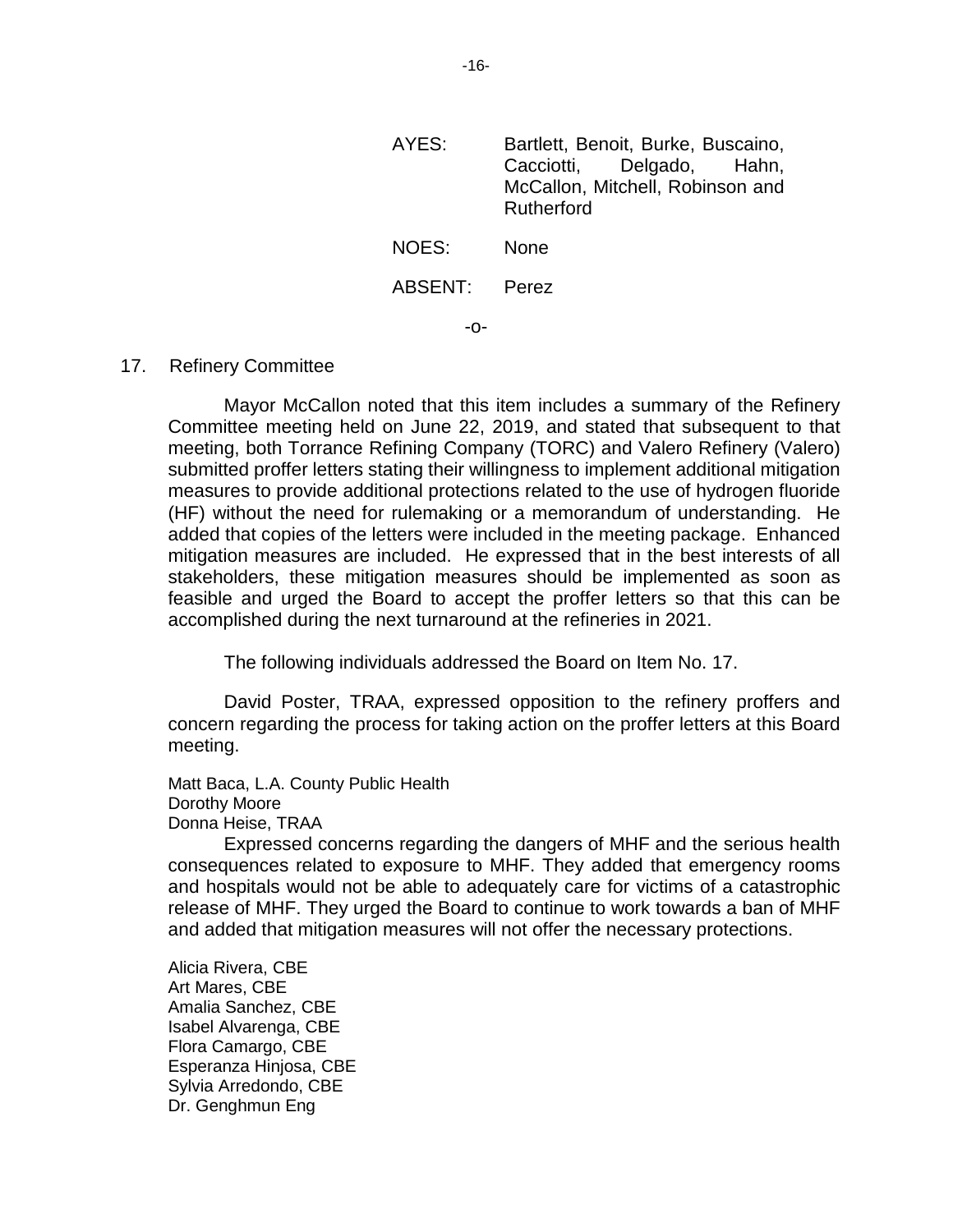Donna Tarr Isabel Balboa, TRAA Cliff Heise, TRAA Steve Goldsmith, TRAA Al Sattler, Sierra Club Seth Kaufman Bahram Fazeli, CBE Christopher Chavez, Coalition for Clean Air Yvonne Martinez Watson, Sierra Club Soon, SoCal 350 Jack Eidt, SoCal 350

Expressed opposition to mitigation measures and allowing refineries to self-regulate. They noted the catastrophic consequences of a release and stated that mitigation measures cannot adequately protect the public. They noted that safer alternatives exist and urged the Board to ban MHF.

Paul Davis, PBF Energy, noted that TORC has been working cooperatively with South Coast AQMD staff for three years throughout the Rule 1410 development process. He commented that a continuation of rulemaking would delay critical decision making by TORC regarding implementation of enhanced safety measures for the MHF alkylation unit. He added that the next turnaround at the refinery is early 2021. In order to gain certainty for implementation of enhanced safety systems, the refinery has submitted a proffer letter. He noted that acceptance of the proffers will be the most expeditious means of implementing safety enhancements at TORC.

Adam Webb, TORC, thanked South Coast AQMD staff and working group participants for their efforts over the last three years. He commented on the enhanced safety measures that will be put in place to further protect the community and urged acceptance of the proffer letter.

Richard Walsh, Valero Refinery, commented on the robust safety systems already in place at the refinery and expressed their commitment to the safety of workers and the public. He noted that the enhanced safety measures detailed in the proffer letter represent state of the art safety measures that will further ensure the safety of the public and urged the Board to accept the proffer letter so that the safety enhancements can proceed expeditiously.

Rebecca Vazquez

Minh Luu, Boys & Girls Clubs of Long Beach George Kivett, South Bay Association of Chamber of Commerce Donna Duperron, Torrance Area Chamber of Commerce John Pang, United Way of Los Angeles Kendal Asuncion, Los Angeles Chamber of Commerce Robert McKoy, Wilmington Chamber of Commerce Sarah Wiltfong, BizFed Armando Flores, Valley Industry & Commerce Association Chanel Frampton, Greater Los Angeles African American Chamber of Commerce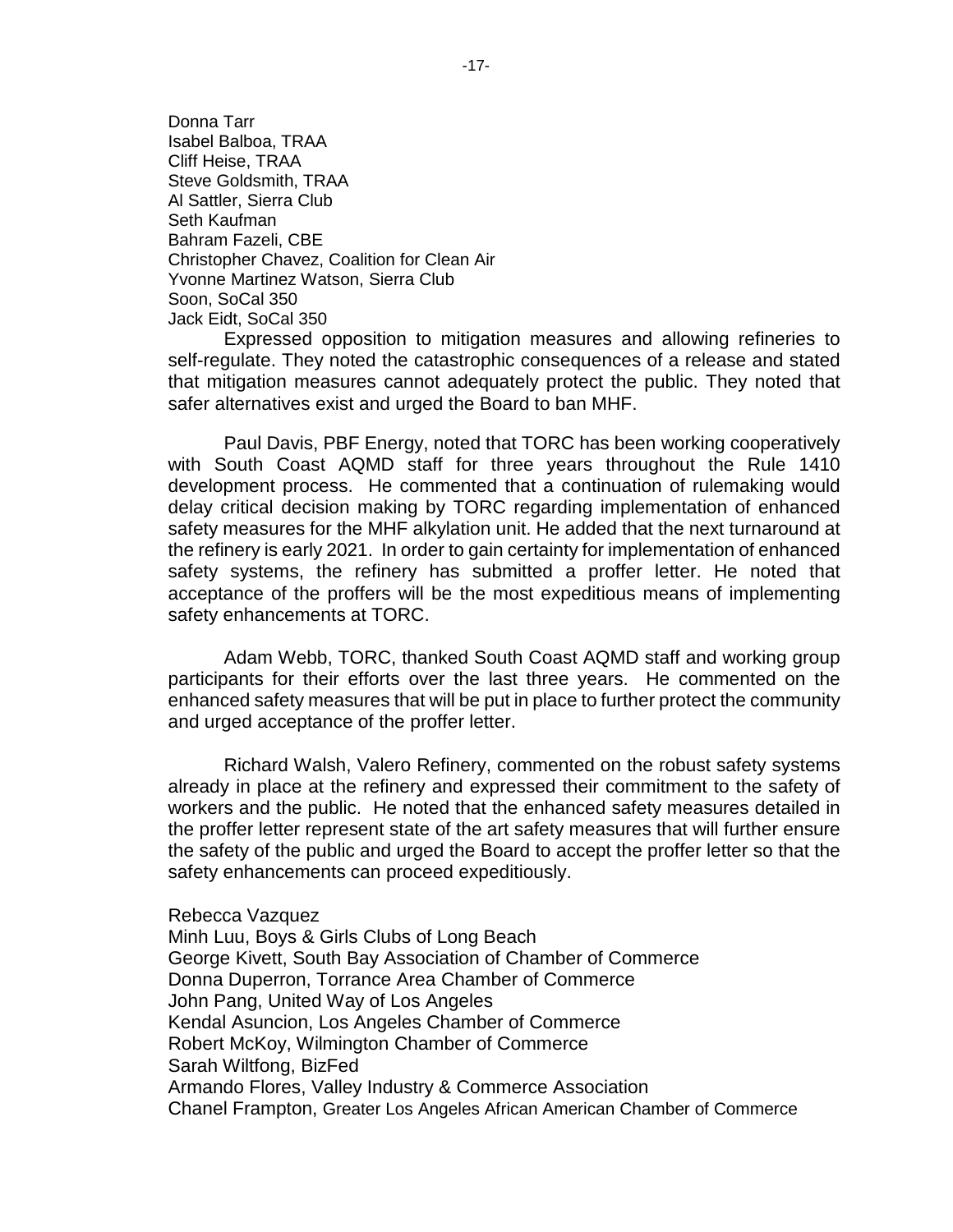Philip "Dan" Hoffman, Resident Patty Senecal, WSPA Brad Jensen, San Gabriel Valley Economic Partnership Luis Portillo, Inland Empire Economic Partnership Laura Espinosa, Comunidad de Wilmington Janet Whittick, CCEEB Michael Wolf, Aegion Energy Services Ivan Tether, California Independent Petroleum Association Robert Lovelace, Southwest Regional Council of Carpenters Ron Miller, L.A. Building Trades Ray Lawson, Southwest Regional Council of Carpenters Frank Zamprano, South Coast Region Carpenters

Expressed support for the enhanced mitigation measures specified in the proffer letters submitted by both refineries. They noted that the enhanced safety measures will offer increased safety to the public and preserve jobs in the community. They commented that the refineries provide support to non-profit organizations that benefit the community.

Mr. Eder expressed support for complete solar transition.

Written comments submitted for this item can be found at: [http://www.aqmd.gov/home/rules-compliance/rules/scaqmd-rule-book/proposed-rules/proposed-rule-](http://www.aqmd.gov/home/rules-compliance/rules/scaqmd-rule-book/proposed-rules/proposed-rule-1410/proposed-rule-1410-comment-letters)[1410/proposed-rule-1410-comment-letters](http://www.aqmd.gov/home/rules-compliance/rules/scaqmd-rule-book/proposed-rules/proposed-rule-1410/proposed-rule-1410-comment-letters)

Mayor Pro Tem McCallon thanked all those who provided comments and acknowledged the extensive involvement of the community and stakeholders throughout this process. He distributed and read into the record a Resolution he introduced to accept the refinery proffer letters. He moved to adopt the Resolution accepting the voluntary implementation of additional safety enhancements in the proffer letters. Council Member Benoit seconded the motion.

Mayor Mitchell noted that she would not support the Resolution because many issues of concern have not been addressed and asked staff to comment on how the mitigation measures in the proffer letters compare to mitigation measures that staff would propose in an MOU.

Susan Nakamura, Assistant DEO/Planning, Rule Development and Area Sources, commented that while the proffer letters address the acid settlers for both refineries, staff is also concerned about an open area around TORC's settler tanks where additional mitigation measures should be implemented. She added that Valero has included additional mitigation to address equipment with pure HF in their proffer letter. TORC was silent in regards to that additional mitigation for the boot and rerun line where pure HF is used.

Mayor Mitchell commented that if we are so close to resolving the differences in the mitigation it may be more ideal to continue with the MOU process rather than to accept the proffers and abandon the rulemaking process.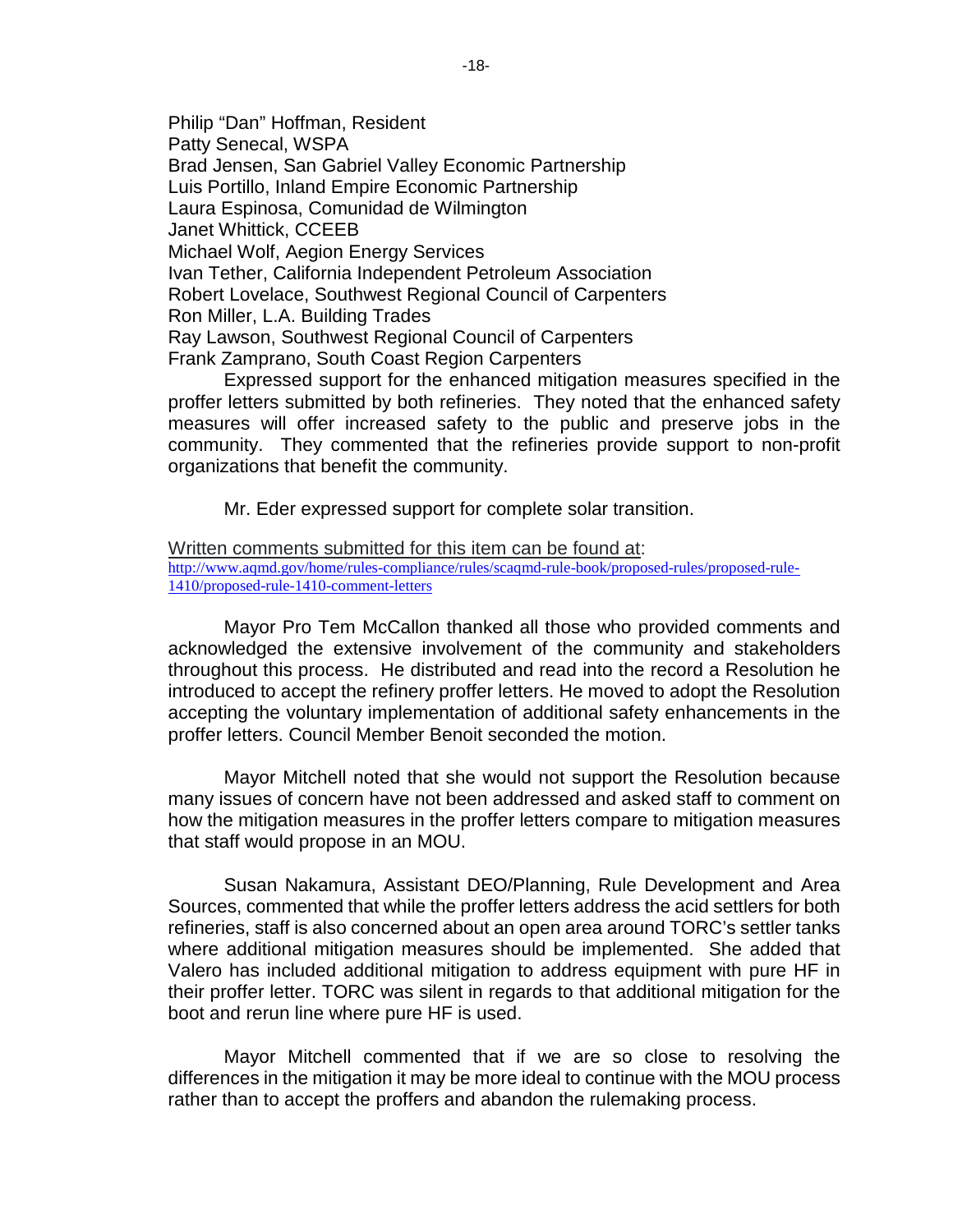Mr. Nastri explained that there are many aspects to consider and highlighted the lengthy and challenging process of rulemaking and developing performance standards. He added that implementation of mitigation measures sooner is beneficial.

Dr. Fine noted that TORC has indicated anticipated completion of the measures by 2021 and Valero anticipates a longer time frame for completion.

Mayor Mitchell suggested an alternative process would be to develop an MOU that incorporates the measures in the proffer letters and the additional items noted by staff and present it for the Board's consideration at the November meeting. She supported adopting mitigation measures now to protect the public, continuing the process to phase out MHF, and exploring alternative technologies. She discussed other refinery projects that use newer alkylation processing technologies and noted that newer technologies will preserve jobs and create additional jobs.

Supervisor Hahn expressed her opposition to the Resolution and concern about the serious and deadly consequences of a MHF release. She urged a ban of MHF and commented on the many hours that have been spent in community meetings working on an agreement that would maintain the health and safety of communities as well as preserve jobs. She noted that the Refinery Committee directed staff to bring an MOU and to continue the rulemaking process for the Board's consideration in November. She added that the proffers with voluntary safety enhancements offer no accountability. She noted serious concerns regarding the language in the Resolution regarding delays in implementation of safety enhancements due to circumstances beyond reasonable control in addition to the language regarding halting further development of an MOU or rule.

Chairman Burke commented that even if the Board voted to accept the proffers, future technological advances could still be implemented and he noted his support for the Resolution. He added that while he supports the phase-out of MHF, there is no viable alternative at this time.

Council Member Cacciotti echoed Mayor Mitchell's comments and made a substitute motion to direct staff to develop an MOU with the refineries that incorporates the measures in the proffer letters along with the additional items noted by staff and to present the MOU for the Board's consideration at the November meeting

Supervisor Rutherford expressed support for the Resolution introduced by Mayor Pro Tem McCallon and noted the importance of implementing additional safety measures expeditiously. She asked what protections are in place for nonperformance of the proffers.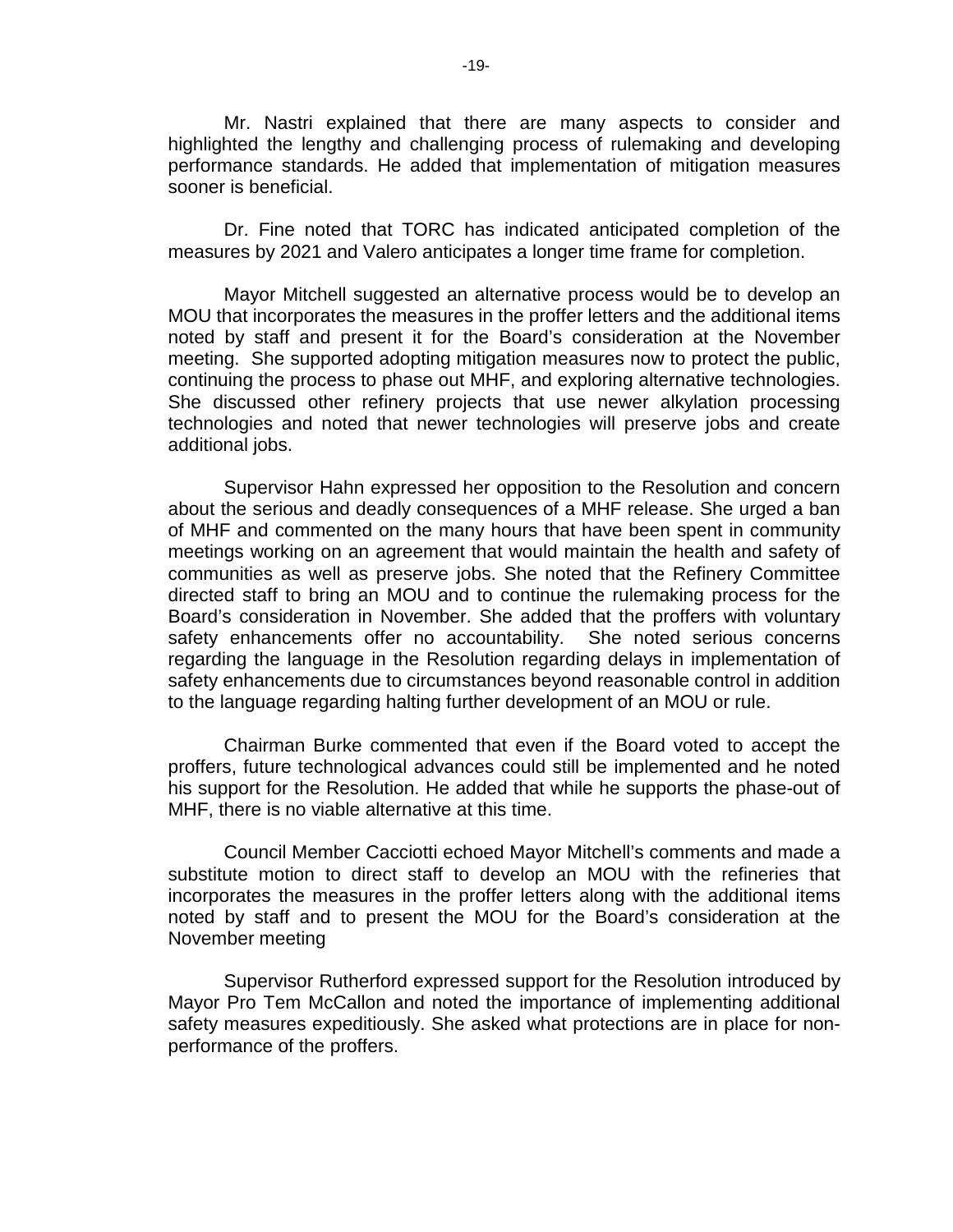Mayor Pro Tem McCallon responded that if the refineries do not implement the measures in the proffers then the South Coast AQMD could pivot back to rulemaking or development of an MOU. He noted that refineries are required to do a technological review and implement new technology if it is feasible and available. He added opposition to the substitute motion and noted that the MOU route would only further delay implementation of enhanced safety measures because the refineries need certainty in order to proceed with the engineering process for the upcoming turnaround cycle. He added that continuing with an MOU could also result in potential litigation that could delay implementation of any mitigation measures for a number of years.

> COUNCIL MEMBER CACCIOTTI MADE A SUBSTITUTE MOTION TO DIRECT STAFF TO PROCEED WITH AN MOU FOR THE TORRANCE REFINING COMPANY AND VALERO REFINERY THAT INCORPORATES ENHANCED MITIGATION SAFETY MEASURES IDENTIFIED IN THE PROFFER LETTERS, ADDITIONAL MITIGATION MEASURES NOTED BY STAFF AND DIRECT STAFF TO PERFORM AN ANNUAL REVIEW OF NEW TECHNOLOGY THAT COULD BE IMPLEMENTED TO PHASE-OUT MHF. THE MOTION WAS SECONDED BY MAYOR MITCHELL, AND FAILED, BY THE FOLLOWING VOTE:

- AYES: Cacciotti, Hahn, and Mitchell
- NOES: Bartlett, Benoit, Burke, Buscaino, Delgado, McCallon, Robinson and Rutherford

ABSENT: Perez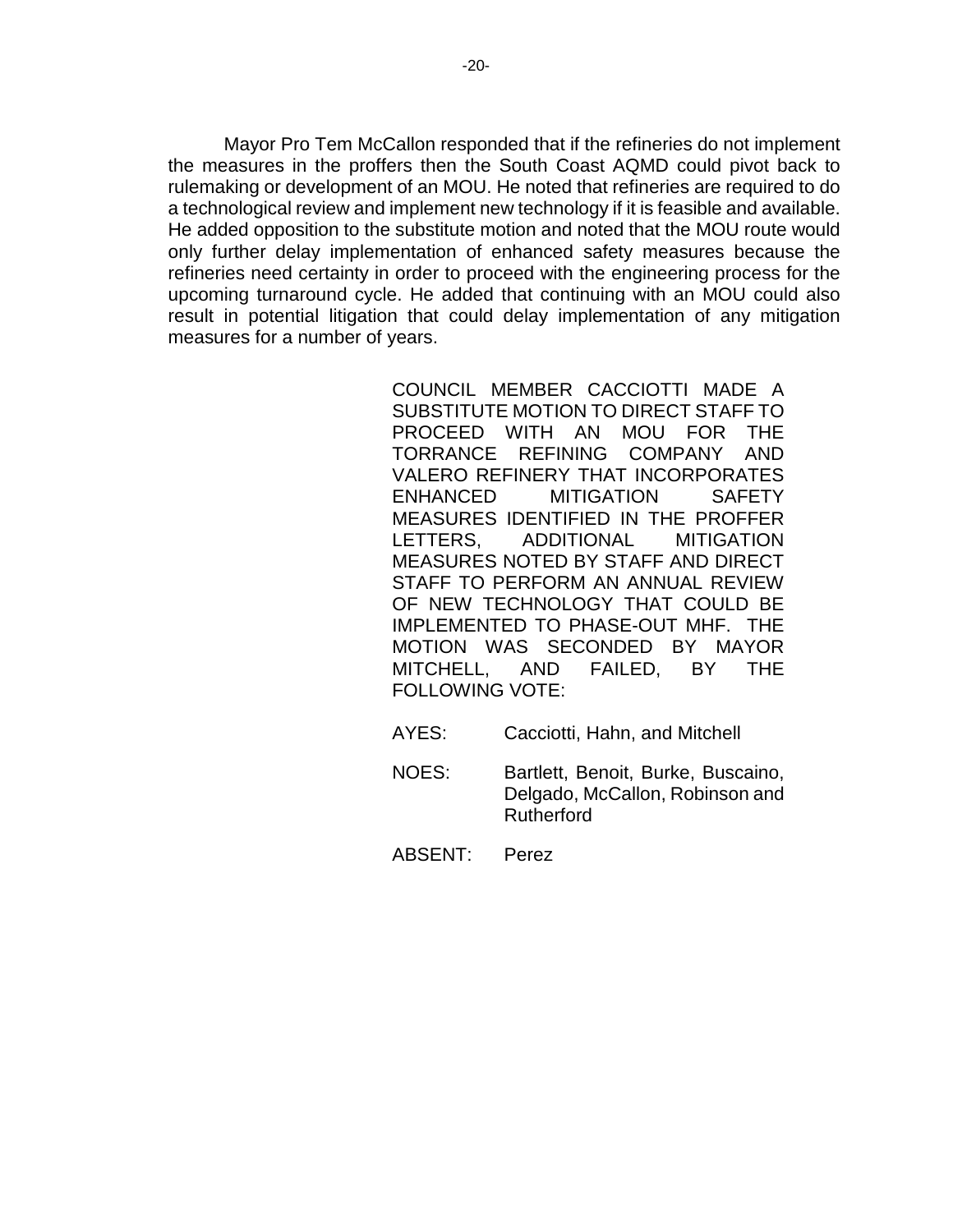MOVED BY MCCALLON, SECONDED BY BENOIT, AGENDA ITEM NO. 17 APPROVED RECEIVING AND FILING THE REFINERY COMMITTEE REPORT AND ADOPTING RESOLUTION NO. 19-19 (SHOWN BELOW) ACCEPTING THE PROFFERED VOLUNTARY IMPLEMENTATION OF ADDITIONAL SAFETY ENHANCEMENTS FOR THE USE OF MODIFIED HYDROFLOURIC ACID AT THE TORRANCE REFINING COMPANY AND VALERO REFINERY, BY THE FOLLOWING VOTE:

- AYES: Bartlett, Benoit, Burke, Buscaino, Delgado, McCallon, Robinson and Rutherford
- NOES: Cacciotti, Hahn and Mitchell
- ABSENT: Perez

## **RESOLUTION NO. 19–19**

**A Resolution of the Governing Board of the South Coast Air Quality Management District (South Coast AQMD) Accepting the Proffered Voluntary Implementation of Additional Safety Enhancements for the Use of Modified Hydrofluoric Acid at the Torrance and Wilmington Refineries**

**WHEREAS,** Modified Hydrofluoric Acid (MHF) Alkylation is used at the Torrance and Wilmington refineries within the South Coast Air Basin for the purpose of producing alkylate, a critical blending component of California Air Resources Board reformulated gasoline; and

**WHEREAS,** the Torrance Refinery is currently owned and operated by the Torrance Refining Company LLC (TORC); and

**WHEREAS,** the Wilmington Refinery is currently owned and operated by Ultramar Inc. (Ultramar); and

**WHEREAS,** pursuant to the City of Torrance Consent Decree, Case No. C 719 9530 (Torrance Consent Decree), issued by the Los Angeles Superior Court in 1990, and several subsequent court orders, the Torrance Refinery agreed to use MHF, a modified form of alkylate catalyst reformulated to significantly reduce safety risks associated with HF; and

**WHEREAS,** pursuant to a Memorandum of Understanding between the South Coast AQMD and Ultramar, dated February 12, 2003 (2003 MOU), the Wilmington Refinery agreed to use MHF; and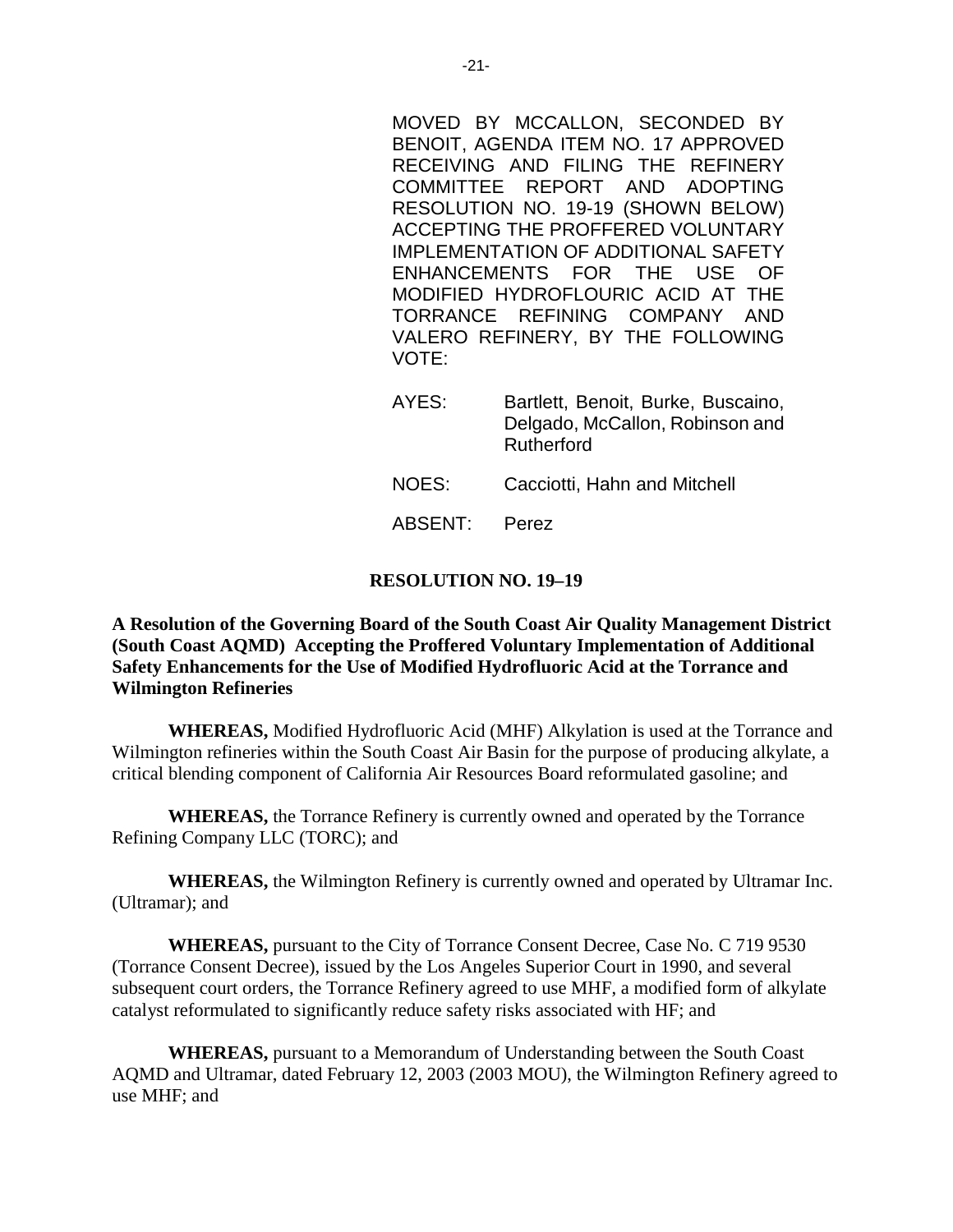**WHEREAS,** during the more than two-year extensive public participation rule making process for PR 1410, additional information has been provided to the South Coast AQMD regarding the safety systems and risk mitigation measures currently in use at each of the Torrance and Wilmington Refinery alkylation units to reduce the risk and protect refinery personnel and the community; and

**WHEREAS,** the South Coast AQMD Governing Board has determined it is desirable, and each of the Torrance and Wilmington refineries is willing, to further reduce the overall risk of the use of MHF in the MHF alkylation units by implementing additional, voluntary safety enhancements and control measures; and

**WHEREAS,** TORC has submitted a proffer letter, dated August 30, 2019, (TORC Proffer Letter) pursuant to which it is committing to install significant voluntary safety enhancements in the Torrance Refinery's alkylation unit; and

**WHEREAS,** Ultramar has submitted a proffer letter, dated August 30, 2019, (Ultramar Proffer Letter) pursuant to which it is committing to install significant, voluntary new control measures in the Wilmington Refinery's alkylation unit; and

**WHEREAS,** the South Coast AQMD Governing Board has determined that the expeditious implementation of the safety enhancements set forth in the TORC Proffer Letter and the Ultramar Proffer Letter is in the best interest of all the stakeholders;

**THEREFORE, BE IT RESOLVED** that the South Coast AQMD Governing Board, in regular session assembled on September 6, 2019, does hereby accept the safety enhancements and control measures as proffered in the TORC and Ultramar Proffer Letters; and

**BE IT FURTHER RESOLVED** that the South Coast AQMD Executive Officer is directed to not continue with any PR 1410 rulemaking activities or other efforts seeking additional commitments from TORC or Ultramar regarding the use of HF or MHF; and

**BE IT FURTHER RESOLVED** that until the new safety enhancements and control measures are fully implemented by TORC and Ultramar as set forth in their respective Proffer Letters, the South Coast AQMD Executive Officer shall report back to the Refinery Committee annually on the progress of the implementation of the new safety enhancements and control measures at the Torrance and Wilmington Refineries; and

**BE IT FURTHER RESOLVED** that nothing in this resolution or in the South Coast AQMD Governing Board's acceptance of Ultramar's or TORC's respective Proffer Letters shall modify or alter the 2003 MOU or the Torrance Consent Decree.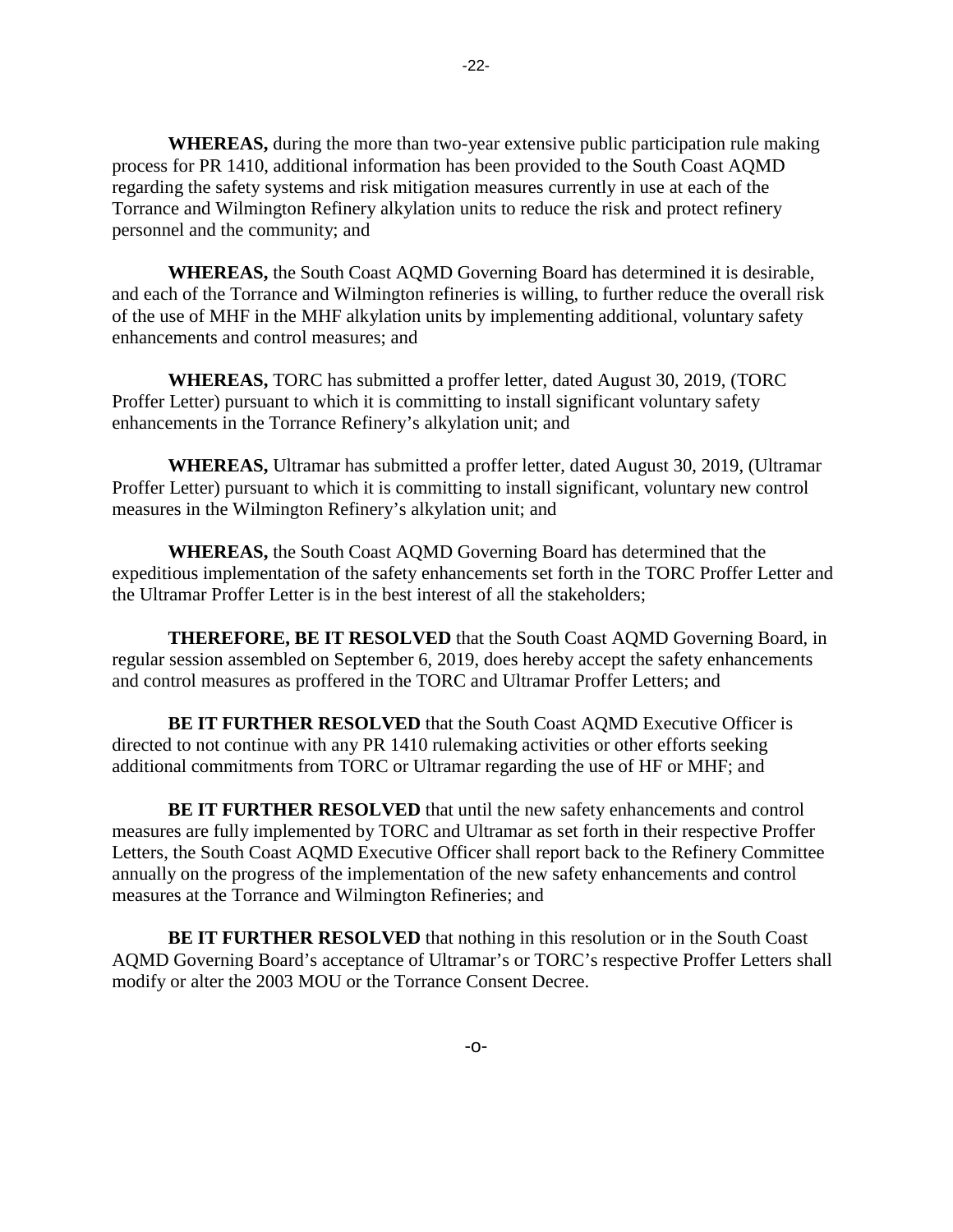23. Status Report on Regulation XIII – New Source Review

The presentation on Item No. 23 was waived.

MOVED BY BENOIT, SECONDED BY CACCIOTTI, AGENDA ITEM 23 WAS RECEIVED AND FILED, BY THE FOLLOWING VOTE:

AYES: Bartlett, Benoit, Burke, Buscaino, Cacciotti, Delgado, Hahn, McCallon, Mitchell, Robinson and Rutherford

NOES: None

## ABSENT: Perez

# **PUBLIC HEARINGS (Continued)**

24. Certify Final Environmental Assessment and Amend Rule 1407 – Control of Emissions of Arsenic, Cadmium, and Nickel from Non-Chromium Metal Melting Operations

> AGENDA ITEM 24 WAS CONTINUED TO THE OCTOBER 4, 2019 BOARD MEETING AT STAFF'S RECOMMENDATION AND WITH THE CHAIRMAN'S CONCURRENCE.

> > -o-

26. Receive and File 2018 Annual Report on AB 2588 Program and Approve Updates to Facility Prioritization Procedure

The presentation on Item No. 26 was waived.

The public hearing was opened, and there being no requests to speak, the public hearing was closed.

> MOVED BY BENOIT, SECONDED BY BURKE, AGENDA ITEM NO. 26 APPROVED AS RECOMMENDED, BY THE FOLLOWING VOTE: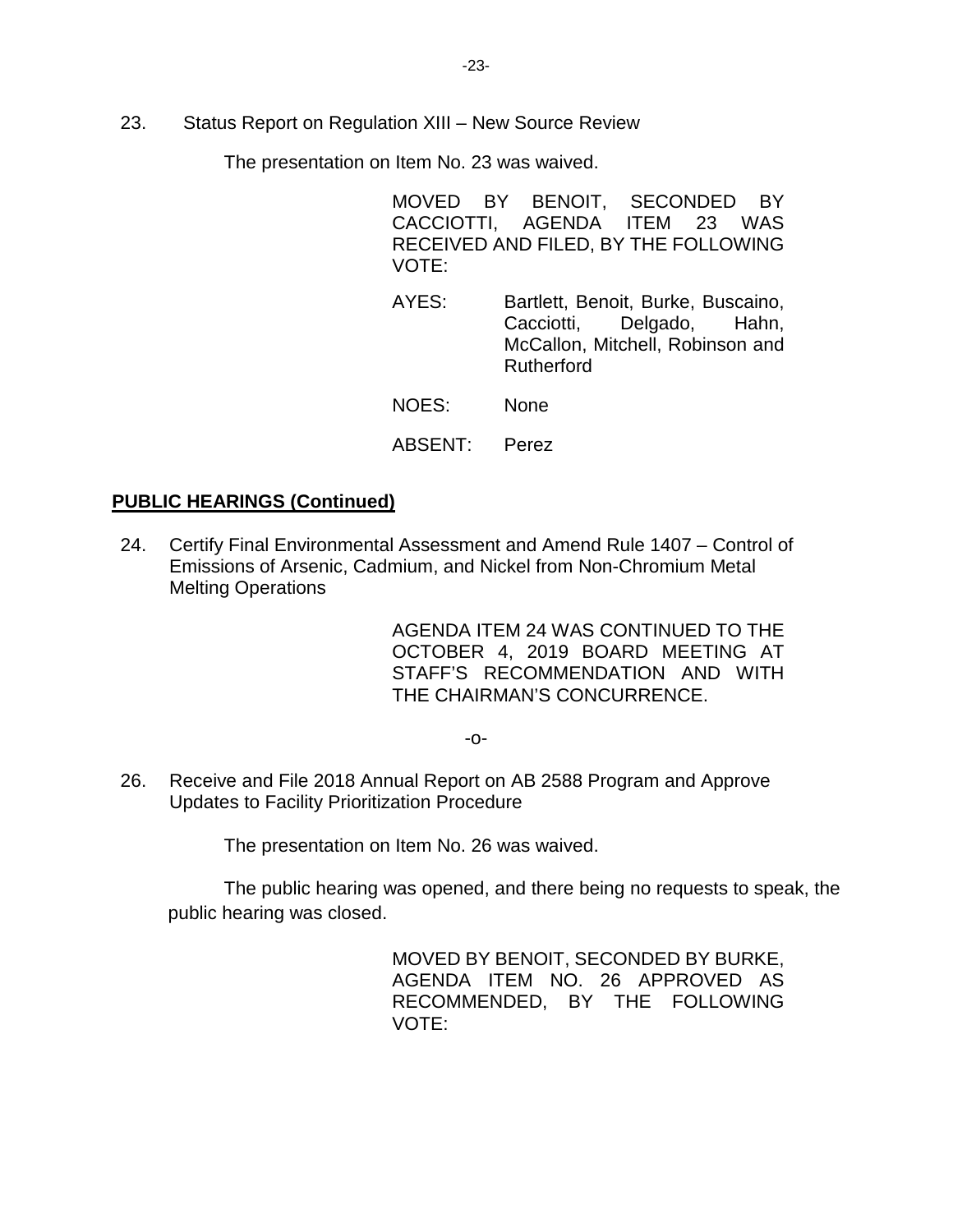- AYES: Bartlett, Benoit, Burke, Buscaino, Cacciotti, Delgado, Hahn, McCallon, Mitchell, Robinson and Rutherford NOES: None
- ABSENT: Perez

## **PUBLIC COMMENT PERIOD – (Public Comment on Non-Agenda Items, Pursuant to Government Code Section 54954.3)**

Al Sattler expressed concerns about the Board's recent actions related to public health issues and advised against proceeding with MOUs.

Mr. Eder expressed support for complete and equitable total solar conversion. He added concern about inaccurate climate numbers used by CARB and the South Coast AQMD and the effects of climate change.

Diana, Sierra Club, expressed concerns about the Eastgate Air Cargo Logistics Center project in San Bernardino and the additional pollution that will result from air and truck traffic. She noted that the community of San Bernardino is already adversely impacted by air pollution and suffers from the health effects of pollution.

David Poster commented about the responsibility to maintain the highest level of public safety and noted concerns about following legal processes in public meetings.

Alex Wechselberget commented on the responsibility of state and local government to clean the air under the Clean Air Act. He noted that the Los Angeles, San Bernardino and Long Beach areas are rated as the worst areas for ozone pollution and noted the public risk associated with extreme levels of ground level ozone. He urged the Board to listen to the public testimony and take action to clean the air.

## **CLOSED SESSION**

The Board recessed to closed session at 3:15 p.m. pursuant to Government Code sections:

CONFERENCE WITH LEGAL COUNSEL – EXISTING LITIGATION

 $\bullet$  54956.9(a) and 54956.9(d)(1) to confer with its counsel regarding pending litigation which has been initiated formally and to which the South Coast AQMD is a party. The actions are: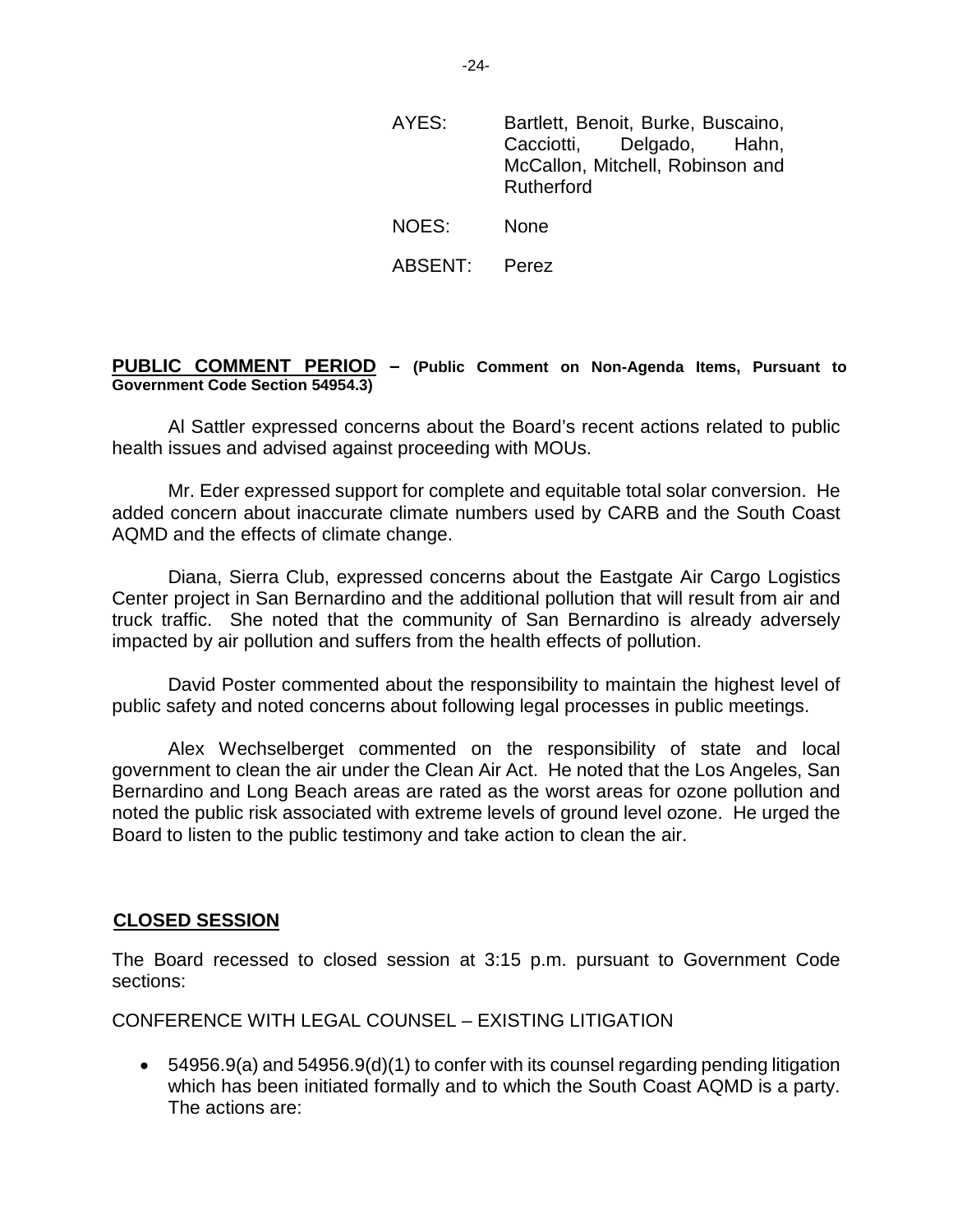In the Matter of SCAQMD v. Aerocraft Heat Treating Co., Inc. and Anaplex Corp., South Coast AQMD Hearing Board Case No. 6066-1 (Order for Abatement);

SCAQMD v. Anaplex, Los Angeles Superior Court Case No. BC608322 (Paramount Hexavalent Chromium);

People of the State of California, ex rel. SCAQMD v. Exide Technologies, Inc., Los Angeles Superior Court Case No. BC533528;

In re: Exide Technologies, Inc., U.S. Bankruptcy Court, District of Delaware, Case No. 13-11482 (KJC) (Bankruptcy Case); Delaware District Court, Case No.: 19-00891 (Appellate Case); and

SCAQMD v. City of Moreno Valley, et al., Riverside County Superior Court, Case Nos. RIC 1511213 and RIC 1601988 (World Logistics Center); Center for Community Action and Environmental Justice, et al. v. City of Moreno Valley, et al., California Court of Appeal, Fourth District, Div. 2, Case No. E067200; Albert Paulek, et al v. City of Moreno Valley, et al, California Court of Appeal, Fourth District, Div. 2, Case No. E071184.

CONFERENCE WITH LEGAL COUNSEL – INITIATING LITIGATION

• 54956.9(a) and 54956.9(d)(4) to consider initiation of litigation (one case).

Seek leave to file an amicus brief in Downwinders at Risk, et al. v. U.S. EPA, D.C. Circuit No. 19-1024 (2015 Ozone Implementation Rule Case).

Following closed session, Mr. Gilchrist announced that a report of any reportable actions taken in closed session will be filed with the Clerk of the Board's office and made available to the public upon request.